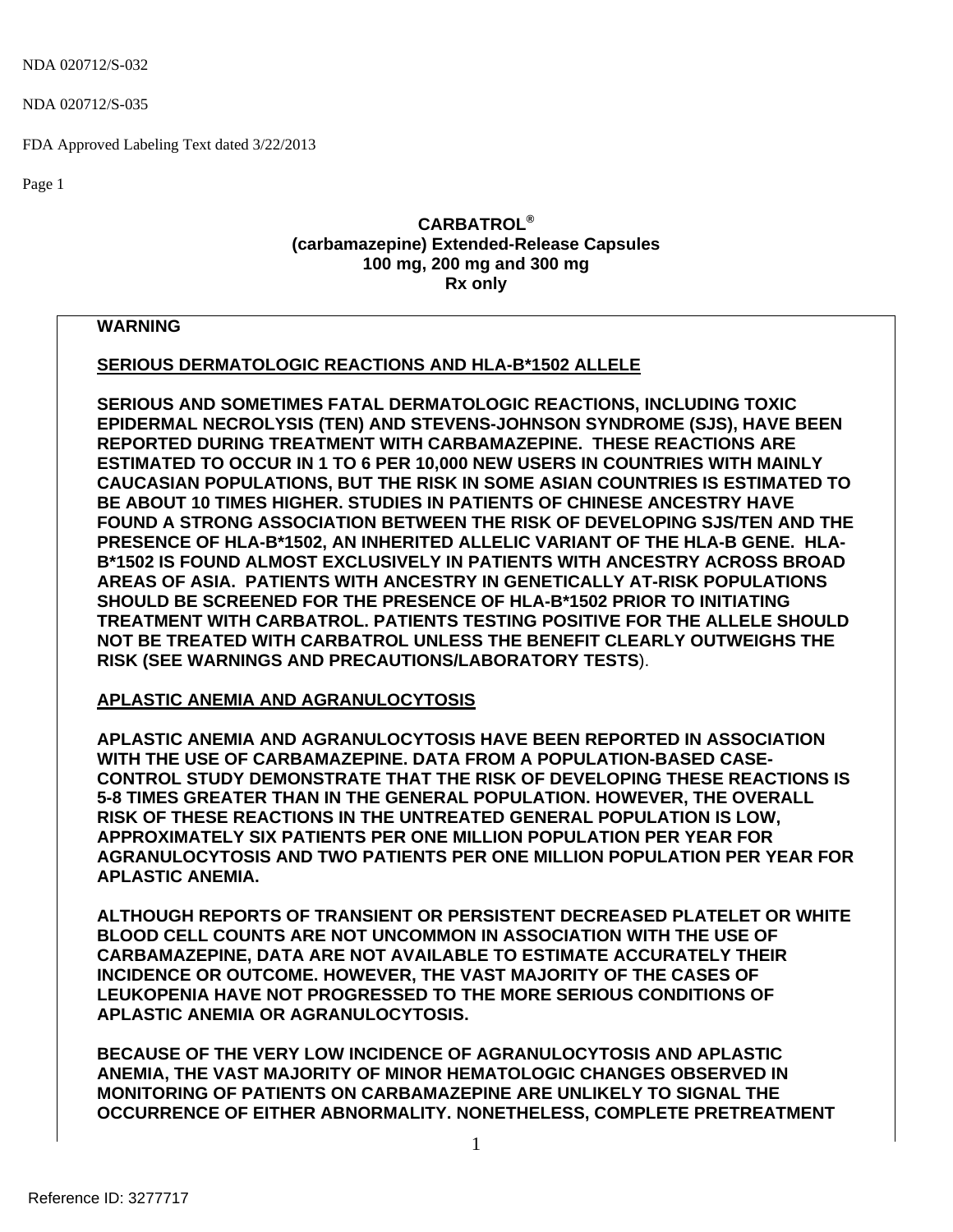FDA Approved Labeling Text dated 3/22/2013

Page 2

**HEMATOLOGICAL TESTING SHOULD BE OBTAINED AS A BASELINE. IF A PATIENT IN THE COURSE OF TREATMENT EXHIBITS LOW OR DECREASED WHITE BLOOD CELL OR PLATELET COUNTS, THE PATIENT SHOULD BE MONITORED CLOSELY. DISCONTINUATION OF THE DRUG SHOULD BE CONSIDERED IF ANY EVIDENCE OF SIGNIFICANT BONE MARROW DEPRESSION DEVELOPS.**

**Before prescribing Carbatrol, the physician should be thoroughly familiar with the details of this prescribing information, particularly regarding use with other drugs, especially those which accentuate toxicity potential.**

## **DESCRIPTION**

CARBATROL<sup>®\*</sup> is an anticonvulsant and specific analgesic for trigeminal neuralgia, available for oral administration as 100 mg, 200 mg and 300 mg extended-release capsules of Carbamazepine, USP. Carbamazepine is a white to off-white powder, practically insoluble in water and soluble in alcohol and in acetone. Its molecular weight is 236.27. Its chemical name is 5H-dibenz[b,f]azepine-5-carboxamide, and its structural formula is:



Carbatrol is a multi-component capsule formulation consisting of three different types of beads: immediate-release beads, extended-release beads, and enteric-release beads. The three bead types are combined in a specific ratio to provide twice daily dosing of Carbatrol.

*Inactive ingredients*: citric acid, colloidal silicon dioxide, lactose monohydrate, microcrystalline cellulose, polyethylene glycol, povidone, sodium lauryl sulfate, talc, triethyl citrate and other ingredients.

The 100 mg capsule shells contain gelatin-NF, FD&C Blue #2, Yellow Iron Oxide, and titanium dioxide and are imprinted with white ink; the 200 mg capsule shells contain gelatin-NF, FD&C Red #3, FD&C Yellow #6, Yellow Iron Oxide, FD&C Blue #2, and titanium dioxide, and are imprinted with white ink; and the 300 mg capsule shells contain gelatin-NF, FD&C Blue #2, FD&C Yellow #6, Red Iron Oxide, Yellow Iron Oxide, and titanium dioxide, and are imprinted with white ink.

## <span id="page-1-0"></span>**CLINICAL PHARMACOLOGY**

In controlled clinical trials, carbamazepine has been shown to be effective in the treatment of psychomotor and grand mal seizures, as well as trigeminal neuralgia.

## **Mechanism of Action**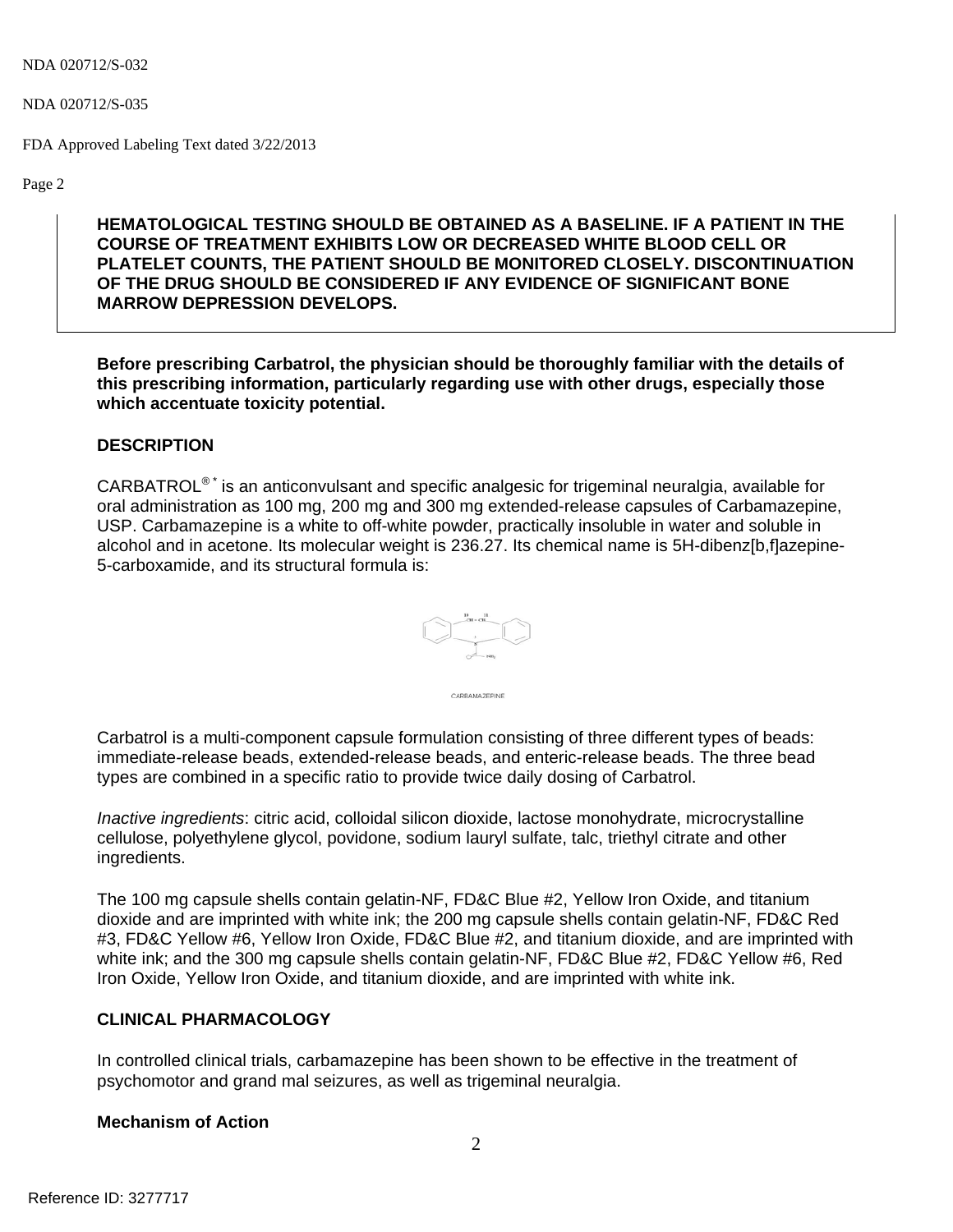#### NDA 020712/S-035

### FDA Approved Labeling Text dated 3/22/2013

Page 3

Carbamazepine has demonstrated anticonvulsant properties in rats and mice with electrically and chemically induced seizures. It appears to act by reducing polysynaptic responses and blocking the post-tetanic potentiation. Carbamazepine greatly reduces or abolishes pain induced by stimulation of the infraorbital nerve in cats and rats. It depresses thalamic potential and bulbar and polysynaptic reflexes, including the linguomandibular reflex in cats. Carbamazepine is chemically unrelated to other anticonvulsants or other drugs used to control the pain of trigeminal neuralgia. The mechanism of action remains unknown.

The principal metabolite of carbamazepine, carbamazepine-10,11-epoxide, has anticonvulsant activity as demonstrated in several *in vivo* animal models of seizures. Though clinical activity for the epoxide has been postulated, the significance of its activity with respect to the safety and efficacy of carbamazepine has not been established.

## **Pharmacokinetics**

**Carbamazepine (CBZ):** Taken every 12 hours, carbamazepine extended-release capsules provide steady state plasma levels comparable to immediate-release carbamazepine tablets given every 6 hours, when administered at the same total mg daily dose.

Following a single 200 mg oral extended-release dose of carbamazepine, peak plasma concentration was  $1.9 \pm 0.3$  µg/mL and the time to reach the peak was  $19 \pm 7$  hours. Following chronic administration (800 mg every 12 hours), the peak levels were 11.0  $\pm$  2.5 µg/mL and the time to reach the peak was  $5.9 \pm 1.8$  hours. The pharmacokinetics of extended-release carbamazepine is linear over the single dose range of 200-800 mg.

Carbamazepine is 76% bound to plasma proteins. Carbamazepine is primarily metabolized in the liver. Cytochrome P450 3A4 was identified as the major isoform responsible for the formation of carbamazepine-10,11-epoxide. Since carbamazepine induces its own metabolism, the half-life is also variable. Following a single extended-release dose of carbamazepine, the average half-life range from 35-40 hours and 12-17 hours on repeated dosing. The apparent oral clearance following a single dose was  $25 \pm 5$  mL/min and following multiple dosing was  $80 \pm 30$  mL/min.

After oral administration of 14C-carbamazepine, 72% of the administered radioactivity was found in the urine and 28% in the feces. This urinary radioactivity was composed largely of hydroxylated and conjugated metabolites, with only 3% of unchanged carbamazepine.

**Carbamazepine-10,11-epoxide (CBZ-E):** Carbamazepine-10,11-epoxide is considered to be an active metabolite of carbamazepine. Following a single 200 mg oral extended-release dose of carbamazepine, the peak plasma concentration of carbamazepine-10,11-epoxide was  $0.11 \pm 0.012$  $\mu$ g/mL and the time to reach the peak was 36  $\pm$  6 hours. Following chronic administration of a extended-release dose of carbamazepine (800 mg every 12 hours), the peak levels of carbamazepine-10,11-epoxide were  $2.2 \pm 0.9$  µg/mL and the time to reach the peak was 14  $\pm 8$ hours. The plasma half-life of carbamazepine-10,11-epoxide following administration of carbamazepine is  $34 \pm 9$  hours. Following a single oral dose of extended-release carbamazepine (200-800 mg) the AUC and Cmax of carbamazepine-10,11-epoxide were less than 10% of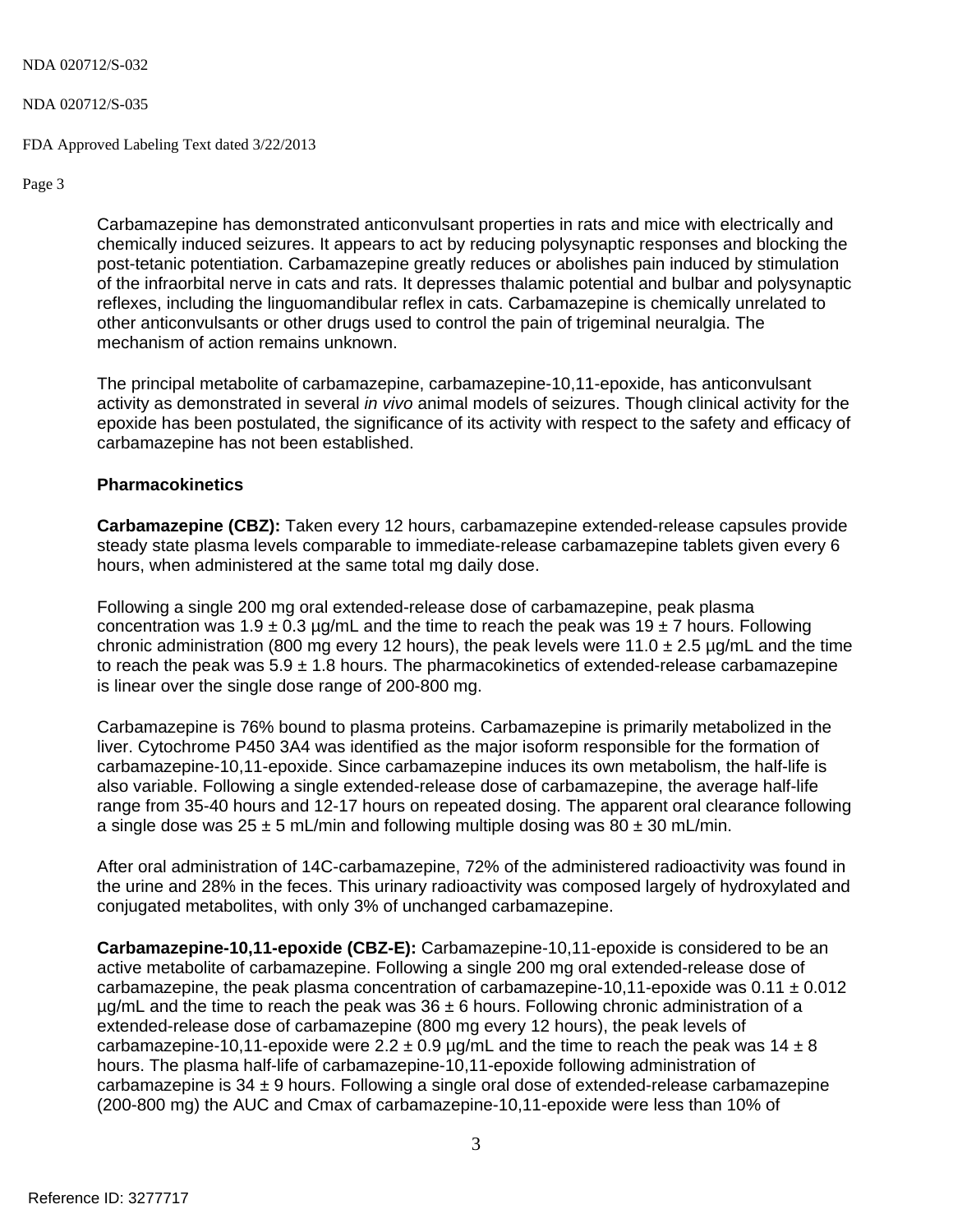#### NDA 020712/S-035

FDA Approved Labeling Text dated 3/22/2013

Page 4

carbamazepine. Following multiple dosing of extended-release carbamazepine (800-1600 mg daily for 14 days), the AUC and Cmax of carbamazepine-10,11-epoxide were dose related, ranging from 15.7 µg.hr/mL and 1.5 µg/mL at 800 mg/day to 32.6 µg.hr/mL and 3.2 µg/mL at 1600 mg/day, respectively, and were less than 30% of carbamazepine. Carbamazepine-10,11-epoxide is 50% bound to plasma proteins.

**Food Effect:** A high fat meal diet increased the rate of absorption of a single 400 mg dose (mean Tmax was reduced from 24 hours, in the fasting state, to 14 hours and Cmax increased from 3.2 to 4.3 µg/mL) but not the extent (AUC) of absorption. The elimination half-life remains unchanged between fed and fasting state. The multiple dose study conducted in the fed state showed that the steady-state Cmax values were within the therapeutic concentration range. The pharmacokinetic profile of extended-release carbamazepine was similar when given by sprinkling the beads over applesauce compared to the intact capsule administered in the fasted state.

## **Special Populations**

**Hepatic Dysfunction:** The effect of hepatic impairment on the pharmacokinetics of carbamazepine is not known. However, given that carbamazepine is primarily metabolized in the liver, it is prudent to proceed with caution in patients with hepatic dysfunction.

**Renal Dysfunction:** The effect of renal impairment on the pharmacokinetics of carbamazepine is not known.

**Gender:** No difference in the mean AUC and Cmax of carbamazepine and carbamazepine-10,11 epoxide was found between males and females.

**Age:** Carbamazepine is more rapidly metabolized to carbamazepine-10,11-epoxide in young children than adults. In children below the age of 15, there is an inverse relationship between CBZ-E/CBZ ratio and increasing age.

**Race:** No information is available on the effect of race on the pharmacokinetics of carbamazepine.

## <span id="page-3-0"></span>**INDICATIONS AND USAGE**

## **Epilepsy**

Carbatrol is indicated for use as an anticonvulsant drug. Evidence supporting efficacy of carbamazepine as an anticonvulsant was derived from active drug-controlled studies that enrolled patients with the following seizure types:

- 1. Partial seizures with complex symptomatology (psychomotor, temporal lobe). Patients with these seizures appear to show greater improvements than those with other types.
- 2. Generalized tonic-clonic seizures (grand mal).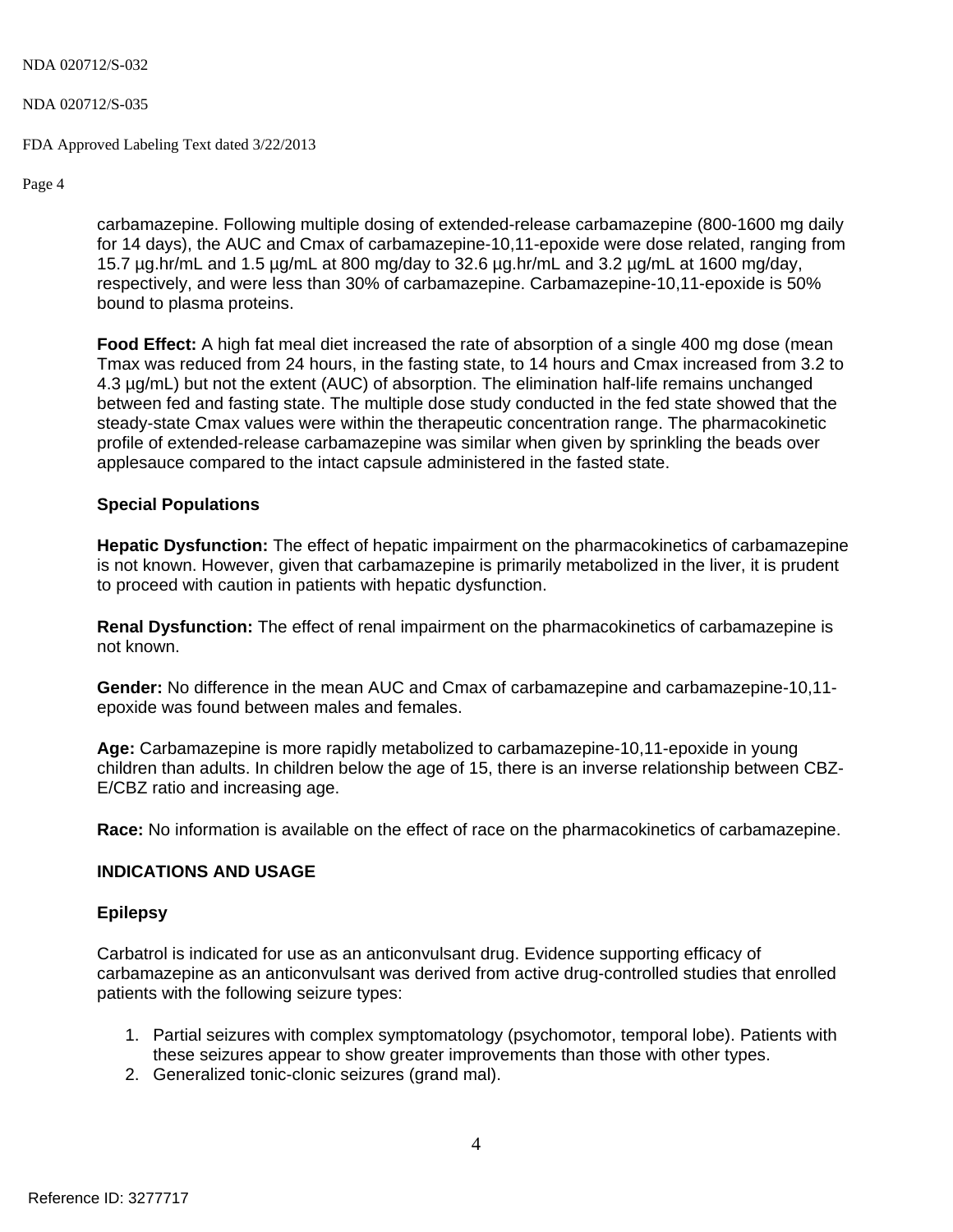FDA Approved Labeling Text dated 3/22/2013

Page 5

3. Mixed seizure patterns which include the above, or other partial or generalized seizures. Absence seizures (petit mal) do not appear to be controlled by carbamazepine (see **[PRECAUTIONS, General](#page-10-0)**)**.** 

## **Trigeminal Neuralgia**

Carbatrol is indicated in the treatment of the pain associated with true trigeminal neuralgia. Beneficial results have also been reported in glossopharyngeal neuralgia. This drug is not a simple analgesic and should not be used for the relief of trivial aches or pains.

# **CONTRAINDICATIONS**

Carbamazepine should not be used in patients with a history of previous bone marrow depression, hypersensitivity to the drug, or known sensitivity to any of the tricyclic compounds, such as amitriptyline, desipramine, imipramine, protriptyline and nortriptyline. Likewise, on theoretical grounds its use with monoamine oxidase inhibitors is not recommended. Before administration of carbamazepine, MAO inhibitors should be discontinued for a minimum of 14 days, or longer if the clinical situation permits.

Coadministration of carbamazepine and nefazodone may result in insufficient plasma concentrations of nefazodone and its active metabolite to achieve a therapeutic effect. Coadministration of carbamazepine with nefazodone is contraindicated.

Coadministration of Carbatrol is contraindicated with delavirdine due to the potential for loss of virologic response and possible resistance to delavirdine or to the class of non-nucleoside reverse transcriptase inhibitors.

# <span id="page-4-0"></span>**WARNINGS**

# **Serious Dermatologic Reactions**

Serious and sometimes fatal dermatologic reactions, including toxic epidermal necrolysis (TEN) and Stevens-Johnson syndrome (SJS), have been reported with carbamazepine treatment. The risk of these events is estimated to be about 1 to 6 per 10,000 new users in countries with mainly Caucasian populations. However, the risk in some Asian countries is estimated to be about 10 times higher. Carbatrol should be discontinued at the first sign of a rash, unless the rash is clearly not drug-related. If signs or symptoms suggest SJS/TEN, use of this drug should not be resumed and alternative therapy should be considered.

# **SJS/TEN and HLA-B\*1502 Allele**

Retrospective case-control studies have found that in patients of Chinese ancestry there is a strong association between the risk of developing SJS/TEN with carbamazepine treatment and the presence of an inherited variant of the HLA-B gene, HLA-B\*1502. The occurrence of higher rates of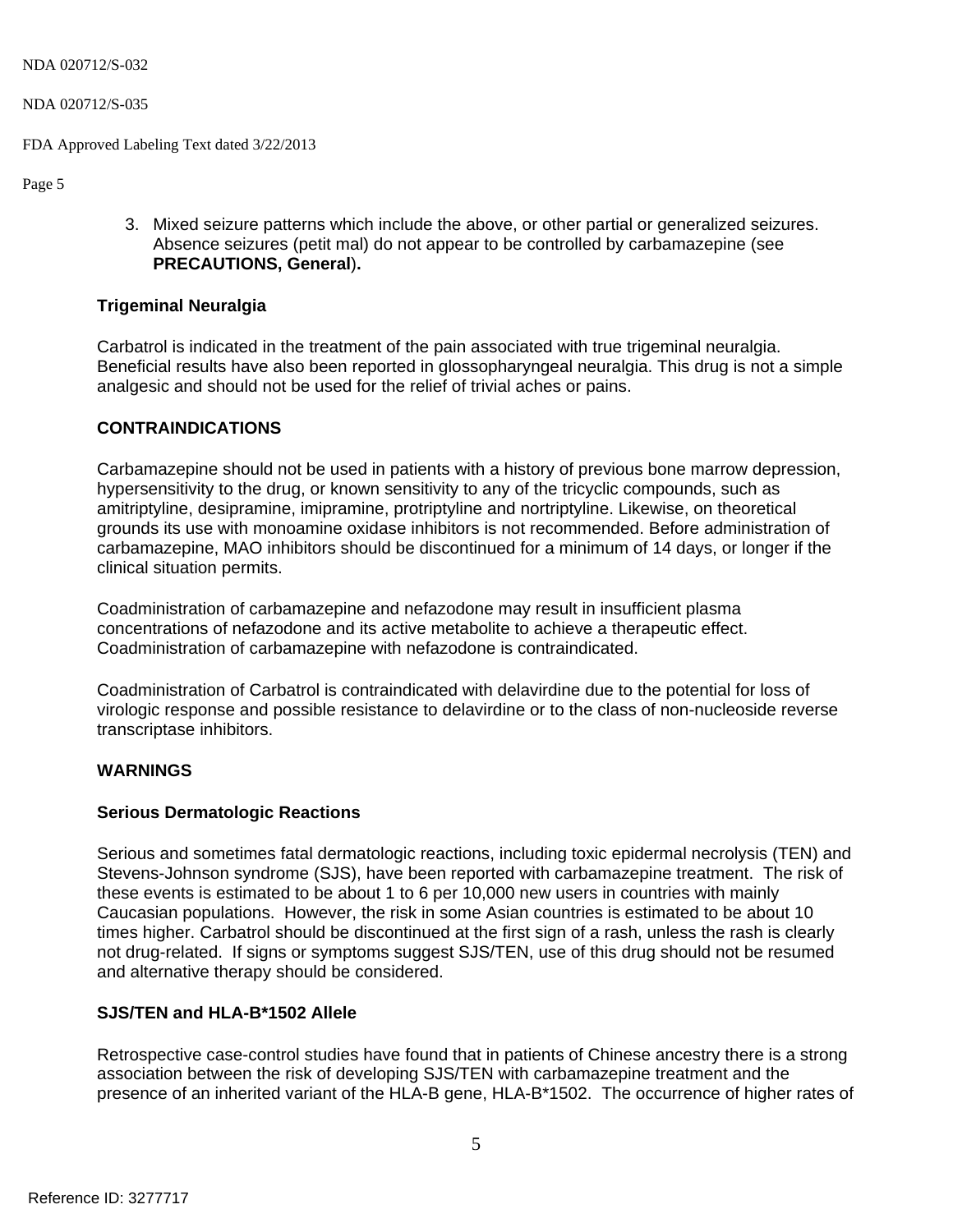#### NDA 020712/S-035

FDA Approved Labeling Text dated 3/22/2013

Page 6

these reactions in countries with higher frequencies of this allele suggests that the risk may be increased in allele-positive individuals of any ethnicity.

Across Asian populations, notable variation exists in the prevalence of HLA-B\*1502. Greater than 15% of the population is reported positive in Hong Kong, Thailand, Malaysia, and parts of the Philippines, compared to about 10% in Taiwan and 4% in North China. South Asians, including Indians, appear to have intermediate prevalence of HLA-B\*1502, averaging 2 to 4%, but higher in some groups. HLA-B\*1502 is present in <1% of the population in Japan and Korea.

HLA-B\*1502 is largely absent in individuals not of Asian origin (e.g., Caucasians, African-Americans, Hispanics, and Native Americans).

**Prior to initiating Carbatrol therapy, testing for HLA-B\*1502 should be performed in patients with ancestry in populations in which HLA-B\*1502 may be present.** In deciding which patients to screen, the rates provided above for the prevalence of HLA-B\*1502 may offer a rough guide, keeping in mind the limitations of these figures due to wide variability in rates even within ethnic groups, the difficulty in ascertaining ethnic ancestry, and the likelihood of mixed ancestry. Carbatrol should not be used in patients positive for HLA-B\*1502 unless the benefits clearly outweigh the risks. Tested patients who are found to be negative for the allele are thought to have a low risk of SJS/TEN (see **WARNINGS and PRECAUTIONS/Laboratory Tests**).

Over 90% of carbamazepine treated patients who will experience SJS/TEN have this reaction within the first few months of treatment. This information may be taken into consideration in determining the need for screening of genetically at-risk patients currently on Carbatrol.

The HLA-B\*1502 allele has not been found to predict risk of less severe adverse cutaneous reactions from carbamazepine, such as maculopapular eruption [MPE] or to predict Drug Reaction with Eosinophilia and Systemic Symptoms (DRESS).

Limited evidence suggests that HLA-B\*1502 may be a risk factor for the development of SJS/TEN in patients of Chinese ancestry taking other anti-epileptic drugs associated with SJS/TEN, including phenytoin. Consideration should be given to avoiding use of other drugs associated with SJS/TEN in HLA-B\*1502 positive patients, when alternative therapies are otherwise equally acceptable.

Patients should be made aware that Carbatrol contains carbamazepine and should not be used in combination with any other medications containing carbamazepine.

# **Hypersensitivity Reactions and HLA-A\*3101 Allele**

Retrospective case-control studies in patients of European, Korean, and Japanese ancestry have found a moderate association between the risk of developing hypersensitivity reactions and the presence of HLA-A\*3101, an inherited allelic variant of the HLA-A gene, in patients using carbamazepine. These hypersensitivity reactions include SJS/TEN, maculopapular eruptions, and Drug Reaction with Eosinophilia and Systemic Symptoms (see **DRESS/Multiorgan hypersensitivity** below).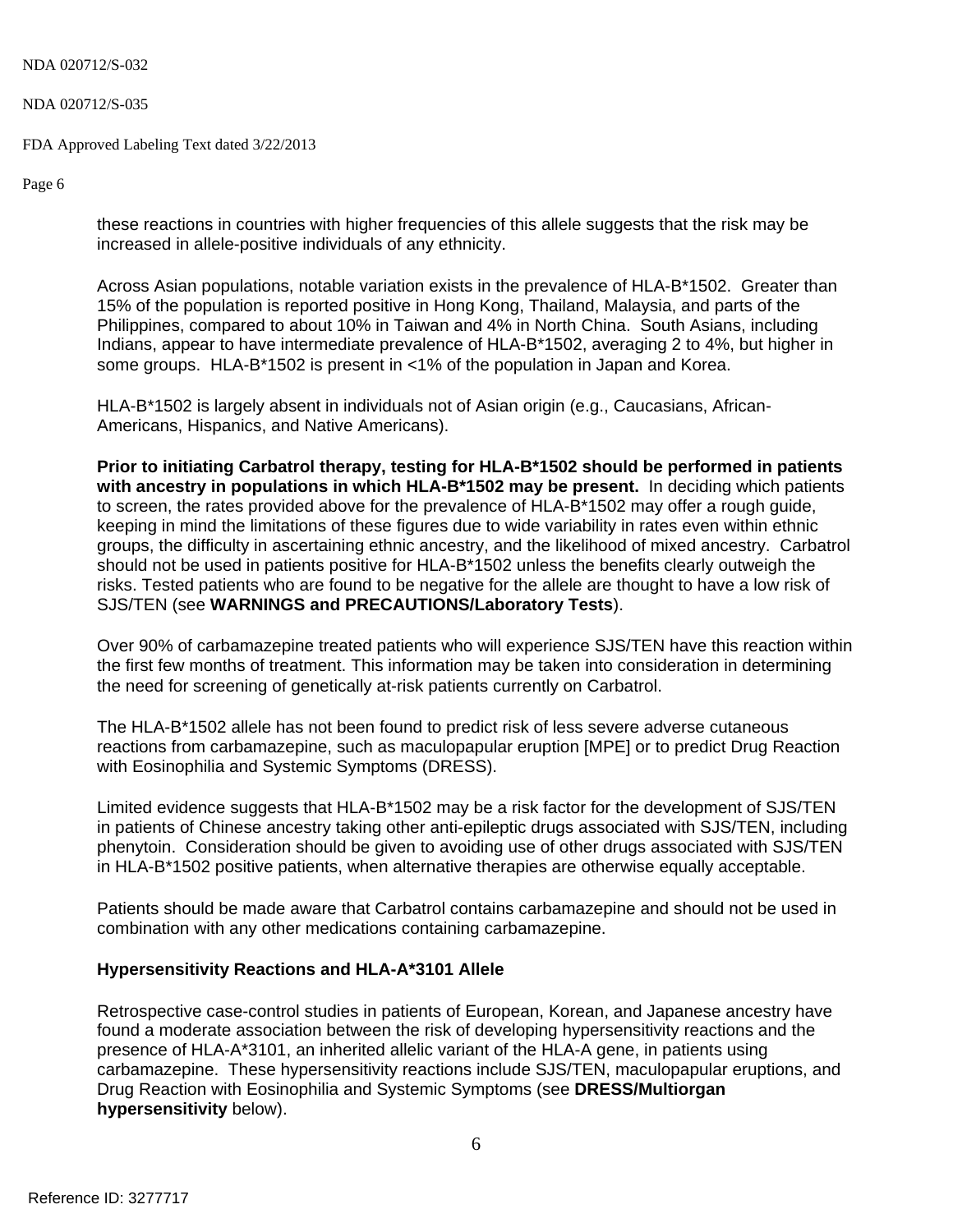#### NDA 020712/S-035

FDA Approved Labeling Text dated 3/22/2013

Page 7

HLA-A\*3101 is expected to be present in the following approximate frequencies: greater than 15% in patients of Japanese and Native American ancestry; up to about 10% in patients of Han Chinese, Korean, European, and Latin American ancestry; and up to about 5% in African-Americans and patients of Indian, Thai, Taiwanese, and Chinese (Hong Kong) ancestry.

The risks and benefits of carbamazepine therapy should be weighed before considering carbamazepine in patients known to be positive for HLA-A\*3101.

## **General Information on HLA Genotyping and Hypersensitivity**

Application of HLA genotyping as a screening tool has important limitations and must never substitute for appropriate clinical vigilance and patient management. Many HLA-B\*1502-positive and HLA-A\*3101-positive patients treated with carbamazepine will not develop SJS/TEN or other hypersensitivity reactions, and these reactions can still occur infrequently in HLA-B\*1502-negative and HLA-A\*3101-negative patients of any ethnicity. The role of other possible factors in the development of, and morbidity from, SJS/TEN and other hypersensitivity reactions, such as AED dose, compliance, concomitant medications, co-morbidities, and the level of dermatologic monitoring have not been studied.

## **Aplastic Anemia and Agranulocytosis**

Aplastic anemia and agranulocytosis have been reported in association with the use of carbamazepine. (See **BOXED WARNING**.) Patients with a history of adverse hematologic reaction to any drug may be particularly at risk of bone marrow depression.

# **Drug Reaction with Eosinophilia and Systemic Symptoms (DRESS)/Multiorgan hypersensitivity**

Drug Reaction with Eosinophilia and Systemic Symptoms (DRESS), also known as Multiorgan hypersensitivity, have occurred with carbamazepine. Some of these events have been fatal or lifethreatening. DRESS typically, although not exclusively, presents with fever, rash, and/or lymphadenopathy, in association with other organ system involvement, such as hepatitis, nephritis, hematologic abnormalities, myocarditis, or myositis sometimes resembling an acute viral infection. Eosinophilia is often present. This disorder is variable in its expression, and other organ systems not noted here may be involved. It is important to note that early manifestations of hypersensitivity (e.g., fever, lymphadenopathy) may be present even though rash is not evident. If such signs or symptoms are present, the patient should be evaluated immediately. Carbatrol should be discontinued if an alternative etiology for the signs or symptoms cannot be established.

# *Hypersensitivity*

Hypersensitivity reactions to carbamazepine have been reported in patients who previously experienced this reaction to anticonvulsants including phenytoin, primidone, and phenobarbital. A history of hypersensitivity reactions should be obtained for patients and their immediate family members. If such history is present, benefits and risks should be carefully considered, and, if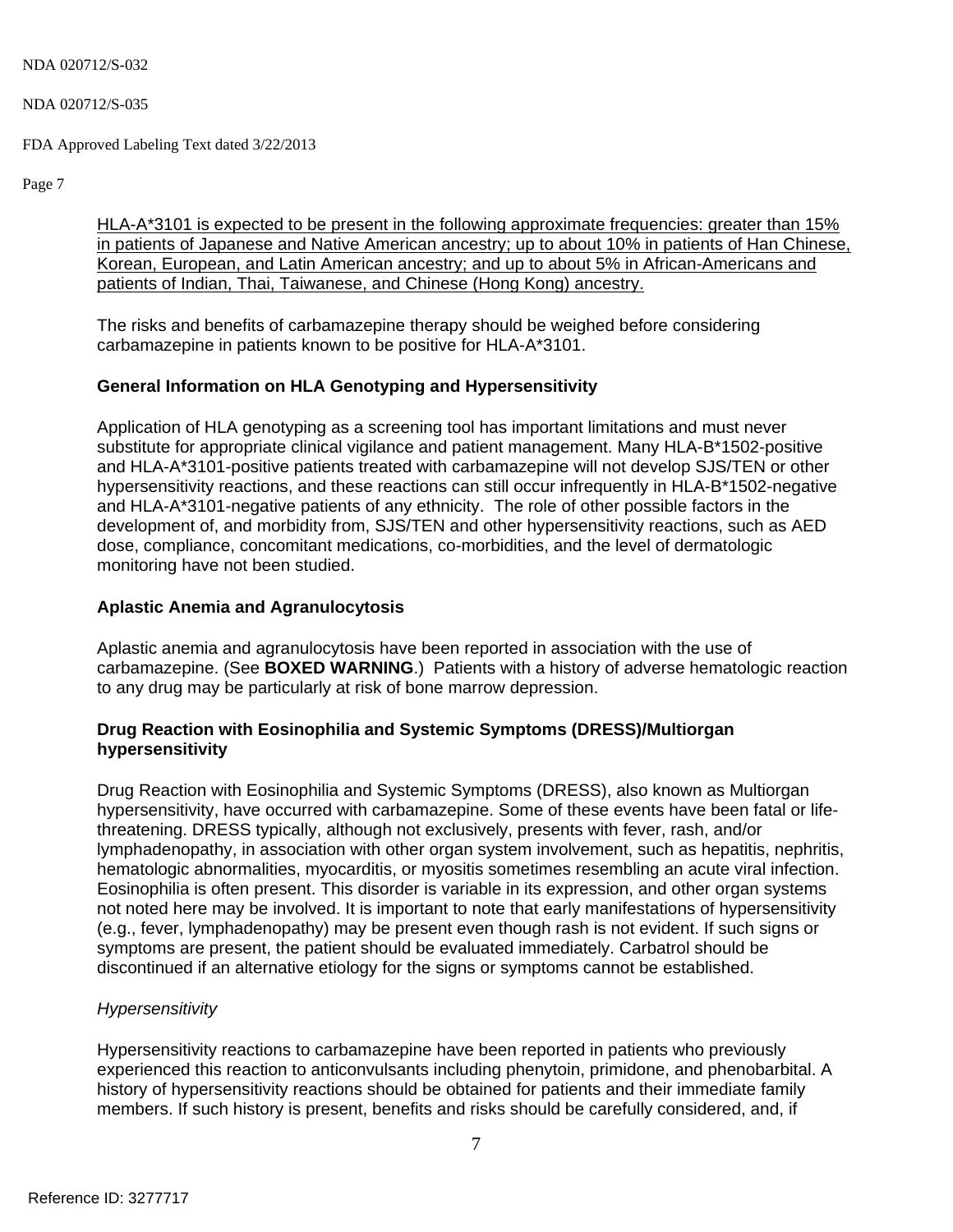#### NDA 020712/S-035

FDA Approved Labeling Text dated 3/22/2013

Page 8

carbamazepine is initiated, the signs and symptoms of hypersensitivity should be carefully monitored.

In patients who have exhibited hypersensitivity reactions to carbamazepine, approximately 25 to 30% may experience hypersensitivity reactions with oxcarbazepine (Trileptal<sup>®</sup>).

## **Withdrawal Precipitated Seizure, Status Epilepticus**

Antiepileptic drugs should not be abruptly discontinued because of the possibility of increased seizure frequency, including status epilepticus. When in the judgment of the clinician, the need for dosage reduction, discontinuation, or substitution of alternative anticonvulsant medication arises, this should be done gradually. However, in the event of an allergic or hypersensitivity reaction, more rapid substitution of alternative therapy may be necessary.

## **Suicidal Behavior and Ideation**

Antiepileptic drugs (AEDs), including Carbatrol, increase the risk of suicidal thoughts or behavior in patients taking these drugs for any indication. Patients treated with any AED for any indication should be monitored for the emergence or worsening of depression, suicidal thoughts or behavior, and/or any unusual changes in mood or behavior.

Pooled analyses of 199 placebo-controlled clinical trials (mono- and adjunctive therapy) of 11 different AEDs showed that patients randomized to one of the AEDs had approximately twice the risk (adjusted Relative Risk 1.8, 95% CI:1.2, 2.7) of suicidal thinking or behavior compared to patients randomized to placebo. In these trials, which had a median treatment duration of 12 weeks, the estimated incidence rate of suicidal behavior or ideation among 27,863 AED-treated patients was 0.43%, compared to 0.24% among 16,029 placebo-treated patients, representing an increase of approximately one case of suicidal thinking or behavior for every 530 patients treated. There were four suicides in drug-treated patients in the trials and none in placebo-treated patients, but the number is too small to allow any conclusion about drug effect on suicide.

The increased risk of suicidal thoughts or behavior with AEDs was observed as early as one week after starting drug treatment with AEDs and persisted for the duration of treatment assessed. Because most trials included in the analysis did not extend beyond 24 weeks, the risk of suicidal thoughts or behavior beyond 24 weeks could not be assessed.

The risk of suicidal thoughts or behavior was generally consistent among drugs in the data analyzed. The finding of increased risk with AEDs of varying mechanisms of action and across a range of indications suggests that the risk applies to all AEDs used for any indication. The risk did not vary substantially by age (5-100 years) in the clinical trials analyzed.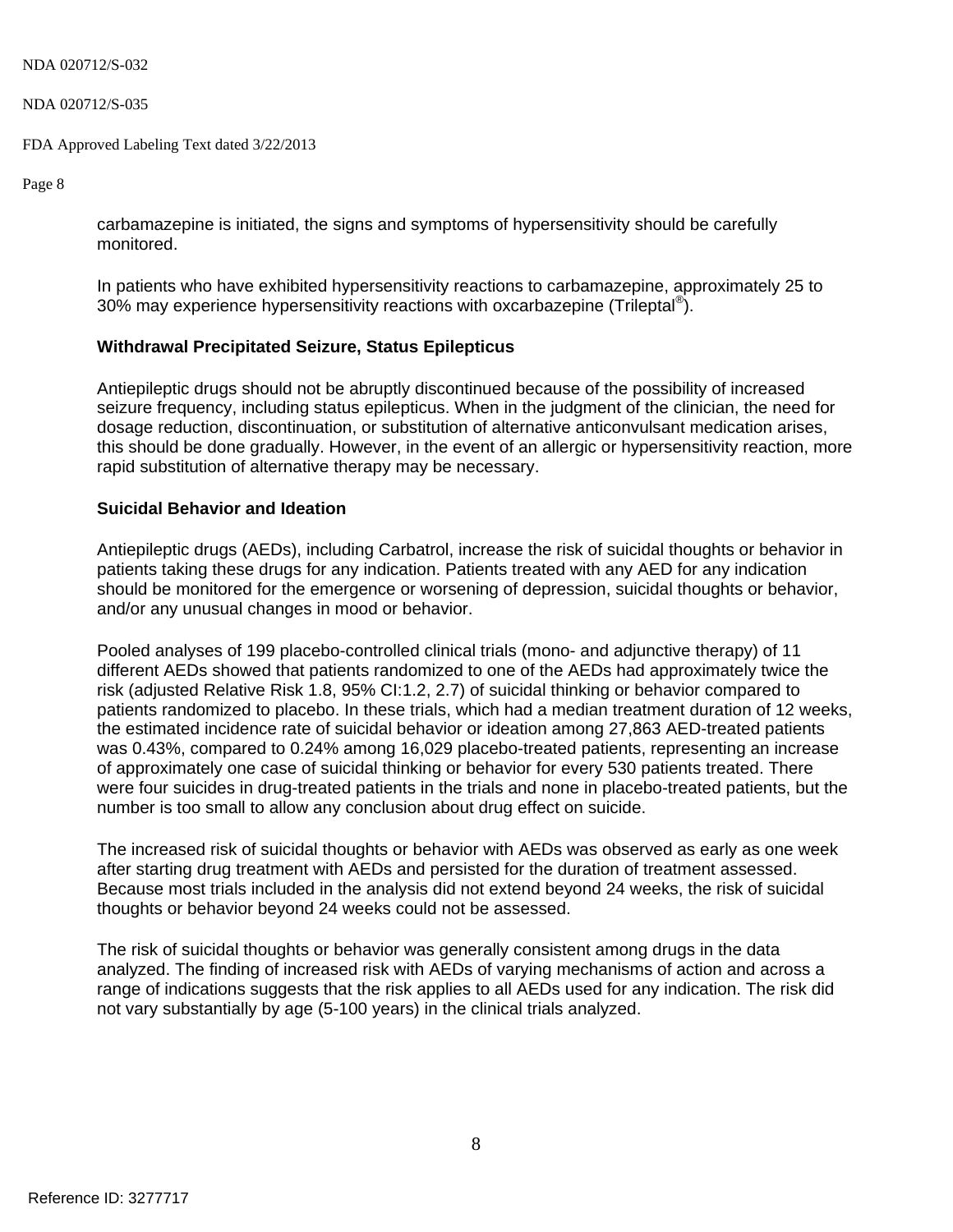#### NDA 020712/S-035

### FDA Approved Labeling Text dated 3/22/2013

Page 9

Table 1 shows absolute and relative risk by indication for all evaluated AEDs.

Table 1 – Risk by indication for antiepileptic drugs in the pooled analysis

| Indication  | Placebo<br>Patients with           | <b>Drug Patients</b><br>with Events Per | <b>Relative Risk:</b><br>Incidence of | <b>Risk Difference:</b>                 |
|-------------|------------------------------------|-----------------------------------------|---------------------------------------|-----------------------------------------|
|             | <b>Events Per</b><br>1000 Patients | 1000 Patients                           | Events in Drug<br>Patients/           | <b>Additional Drug</b><br>Patients with |
|             |                                    |                                         | Incidence in                          | <b>Events Per</b>                       |
|             |                                    |                                         | Placebo                               | 1000 Patients                           |
|             |                                    |                                         | <b>Patients</b>                       |                                         |
| Epilepsy    | 1.0                                | 3.4                                     | 3.5                                   | 2.4                                     |
| Psychiatric | 5.7                                | 8.5                                     | 1.5                                   | 2.9                                     |
| Other       | 1.0                                | 1.8                                     | 1.9                                   | 0.9                                     |
| Total       | 2.4                                | 4.3                                     | 1.8                                   | 1.9                                     |

The relative risk for suicidal thoughts or behavior was higher in clinical trials for epilepsy than in clinical trials for psychiatric or other conditions, but the absolute risk differences were similar for the epilepsy and psychiatric indications.

Anyone considering prescribing Carbatrol or any other AED must balance the risk of suicidal thoughts or behavior with the risk of untreated illness. Epilepsy and many other illnesses for which AEDs are prescribed are themselves associated with morbidity and mortality and an increased risk of suicidal thoughts or behavior. Should suicidal thoughts and behavior emerge during treatment, the prescriber needs to consider whether the emergence of these symptoms in any given patient may be related to the illness being treated.

Patients, their caregivers, and families should be informed that AEDs increase the risk of suicidal thoughts and behavior and should be advised of the need to be alert for the emergence or worsening of the signs and symptoms of depression, any unusual changes in mood or behavior, or the emergence of suicidal thoughts, behavior, or thoughts about self-harm. Behaviors of concern should be reported immediately to healthcare providers.

# **Usage in Pregnancy**

Carbamazepine can cause fetal harm when administered to a pregnant woman.

Epidemiological data suggest that there may be an association between the use of carbamazepine during pregnancy and congenital malformations, including spina bifida. The prescribing physician will wish to weigh the benefits of therapy against the risks in treating or counseling women of childbearing potential. If this drug is used during pregnancy, or if the patient becomes pregnant while taking this drug, the patient should be apprised of the potential hazard to the fetus.

Retrospective case reviews suggest that, compared with monotherapy, there may be a higher prevalence of teratogenic effects associated with the use of anticonvulsants in combination therapy.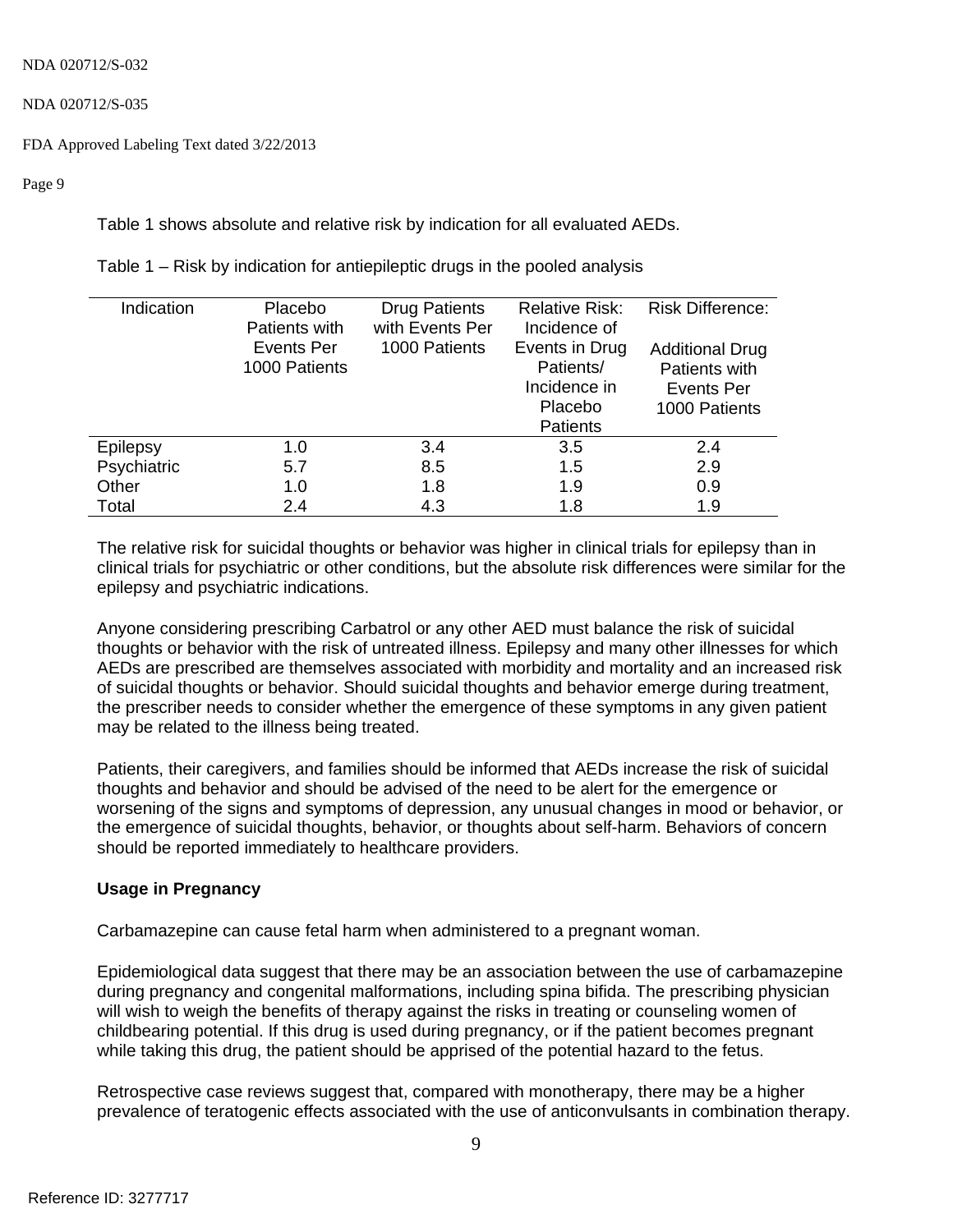#### NDA 020712/S-035

#### FDA Approved Labeling Text dated 3/22/2013

Page 10

In humans, transplacental passage of carbamazepine is rapid (30-60 minutes), and the drug is accumulated in the fetal tissues, with higher levels found in liver and kidney than in brain and lung.

Carbamazepine has been shown to have adverse effects in reproduction studies in rats when given orally in dosages 10-25 times the maximum human daily dosage (MHDD) of 1200 mg on a mg/kg basis or 1.5-4 times the MHDD on a mg/m<sup>2</sup> basis. In rat teratology studies, 2 of 135 offspring showed kinked ribs at 250 mg/kg and 4 of 119 offspring at 650 mg/kg showed other anomalies (cleft palate, 1; talipes, 1; anophthalmos, 2). In reproduction studies in rats, nursing offspring demonstrated a lack of weight gain and an unkempt appearance at a maternal dosage level of 200 mg/kg.

Antiepileptic drugs should not be discontinued abruptly in patients in whom the drug is administered to prevent major seizures because of the strong possibility of precipitating status epilepticus with attendant hypoxia and threat to life. In individual cases where the severity and frequency of the seizure disorder are such that removal of medication does not pose a serious threat to the patient, discontinuation of the drug may be considered prior to and during pregnancy, although it cannot be said with any confidence that even minor seizures do not pose some hazard to the developing embryo or fetus.

Tests to detect defects using current accepted procedures should be considered a part of routine prenatal care in childbearing women receiving carbamazepine.

There have been a few cases of neonatal seizures and/or respiratory depression reported in association with maternal carbamazepine and other concomitant anticonvulsant drug use. A few cases of neonatal vomiting, diarrhea, and/or decreased feeding have also been reported in association with maternal carbamazepine use. These symptoms may represent a neonatal withdrawal syndrome.

To provide information regarding the effects of in utero exposure to Carbatrol, physicians are advised to recommend that pregnant patients taking Carbatrol enroll in the North American Antiepileptic Drug (NAAED) Pregnancy Registry. This can be done by calling the toll free number 1- 888-233-2334, and must be done by patients themselves. Information on the registry can also be found at the website http://www.aedpregnancyregistry.org/.

## **General**

Carbamazepine has shown mild anticholinergic activity; therefore, patients with increased intraocular pressure should be closely observed during therapy.

Because of the relationship of the drug to other tricyclic compounds, the possibility of activation of a latent psychosis and, in elderly patients, of confusion or agitation should be considered.

The use of Carbatrol should be avoided in patients with a history of hepatic porphyria (e.g., acute intermittent porphyria, variegate porphyria, porphyria cutanea tarda). Acute attacks have been reported in such patients receiving Carbatrol therapy. Carbamazepine administration has also been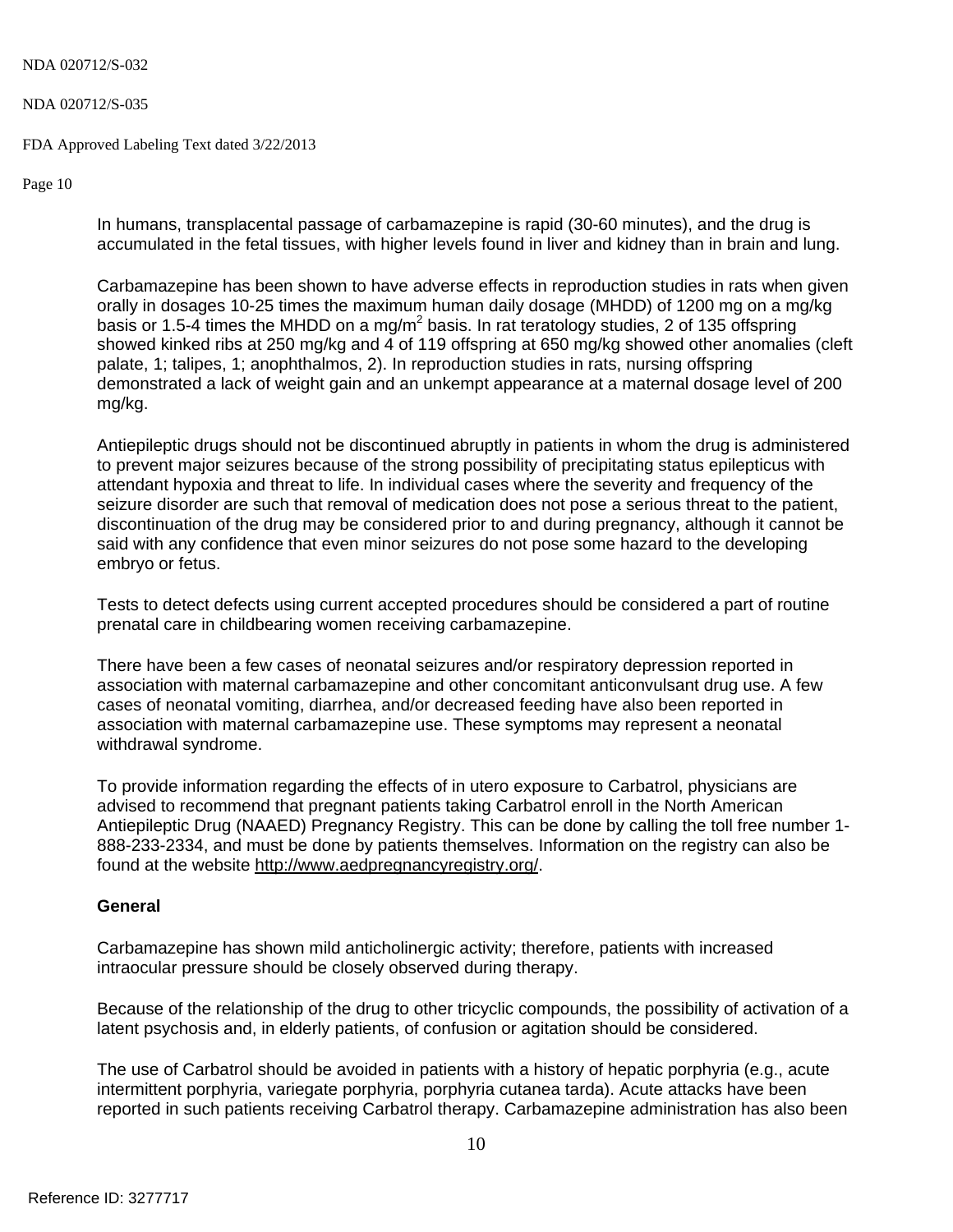#### NDA 020712/S-035

### FDA Approved Labeling Text dated 3/22/2013

Page 11

demonstrated to increase porphyrin precursors in rodents, a presumed mechanism for the induction of acute attacks of porphyria.

## **PRECAUTIONS**

### <span id="page-10-0"></span>**General**

Before initiating therapy, a detailed history and physical examination should be made.

Carbamazepine should be used with caution in patients with a mixed seizure disorder that includes atypical absence seizures, since in these patients carbamazepine has been associated with increased frequency of generalized convulsions (see **[INDICATIONS AND USAGE](#page-3-0)**).

Therapy should be prescribed only after critical benefit-to-risk appraisal in patients with a history of cardiac, hepatic, or renal damage; adverse hematologic reaction to other drugs; or interrupted courses of therapy with carbamazepine.

## **Hyponatremia, Syndrome of Inappropriate Antidiuretic Hormone Secretion, and Water Intoxication**

Hyponatremia can occur as a result of treatment with Carbatrol. In many cases, this hyponatremia appears to be the result of the syndrome of inappropriate antidiuretic hormone secretion (SIADH). The risk of developing SIADH with Carbatrol treatment may be dose-related. Elderly patients may be at greater risk of developing hyponatremia. Patients treated with diuretics can be at greater risk. Consider discontinuing Carbatrol in patients with symptomatic hyponatremia. Signs and symptoms of hyponatremia include headache, difficulty concentrating, memory impairment, confusion, weakness, and unsteadiness, which can lead to falls.

## **Information for Patients**

Patients should be informed of the availability of a Medication Guide and they should be instructed to read the Medication Guide before taking Carbatrol.

Patients should be made aware of the early toxic signs and symptoms of potential hematologic, dermatologic, hypersensitivity, or hepatic reactions. These symptoms may include, but are not limited to, fever, sore throat, rash, ulcers in the mouth, easy bruising, lymphadenopathy and petechial or purpuric hemorrhage, and in the case of liver reactions, anorexia, nausea/vomiting, or jaundice. Patients should be advised that, because these signs and symptoms may signal a serious reaction, they must report any occurrence immediately to their physicians. In addition, the patient should be advised that these signs and symptoms should be reported even if mild or when occurring after extended use.

Patients, their caregivers, and families should be counseled that AEDs, including Carbatrol, may increase the risk of suicidal thoughts and behavior and should be advised of the need to be alert for the emergence or worsening of symptoms of depression, any unusual changes in mood or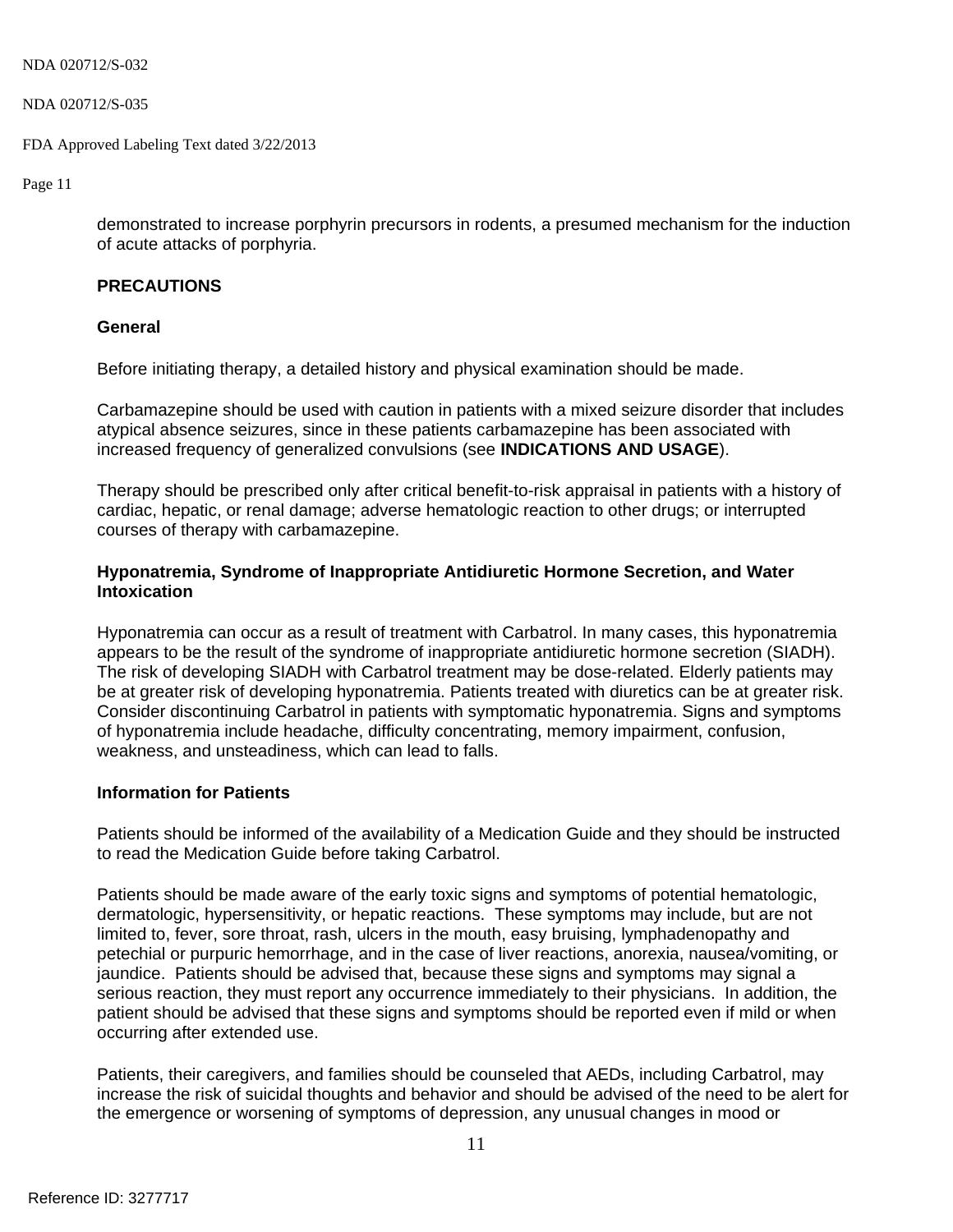#### NDA 020712/S-035

FDA Approved Labeling Text dated 3/22/2013

Page 12

behavior, or the emergence of suicidal thoughts, behavior, or thoughts about self-harm. Behaviors of concern should be reported immediately to healthcare providers.

Caution should be exercised if alcohol is taken in combination with Carbatrol therapy, due to a possible additive sedative effect.

Since dizziness and drowsiness may occur, patients should be cautioned about the hazards of operating machinery or automobiles or engaging in other potentially dangerous tasks.

Patients should be encouraged to enroll in the NAAED Pregnancy Registry if they become pregnant. This registry is collecting information about the safety of antiepileptic drugs during pregnancy. To enroll, patients can call the toll free number 1-888-233-2334 (see **Warnings - Usage in Pregnancy**)

If necessary, the Carbatrol capsules can be opened and the contents sprinkled over food, such as a teaspoon of applesauce or other similar food products. Carbatrol capsules or their contents should not be crushed or chewed.

Carbatrol may interact with some drugs. Therefore, patients should be advised to report to their doctors the use of any other prescription or non-prescription medication or herbal products.

Patients, their caregivers, and families should be informed of the availability of a Medication Guide, and they should be instructed to read the Medication Guide prior to taking Carbatrol. See FDA approved Medication Guide.

## <span id="page-11-0"></span>**Laboratory Tests**

For genetically at-risk patients [See **WARNINGS**], high-resolution '*HLA-B\*1502 typing*' is recommended. The test is positive if either one or two HLA-B\*1502 alleles are detected and negative if no HLA-B\*1502 alleles are detected.

Complete pretreatment blood counts, including platelets and possibly reticulocytes and serum iron, should be obtained as a baseline. If a patient in the course of treatment exhibits low or decreased white blood cell or platelet counts, the patient should be monitored closely. Discontinuation of the drug should be considered if any evidence of significant bone marrow depression develops.

Baseline and periodic evaluations of liver function, particularly in patients with a history of liver disease, must be performed during treatment with this drug since liver damage may occur. In addition, rare cases of hepatic failure have been reported (see **ADVERSE REACTIONS, Liver**). The drug should be discontinued immediately in cases of aggravated liver dysfunction or active liver disease.

Baseline and periodic eye examinations, including slit-lamp, funduscopy, and tonometry, are recommended since many phenothiazines and related drugs have been shown to cause eye changes.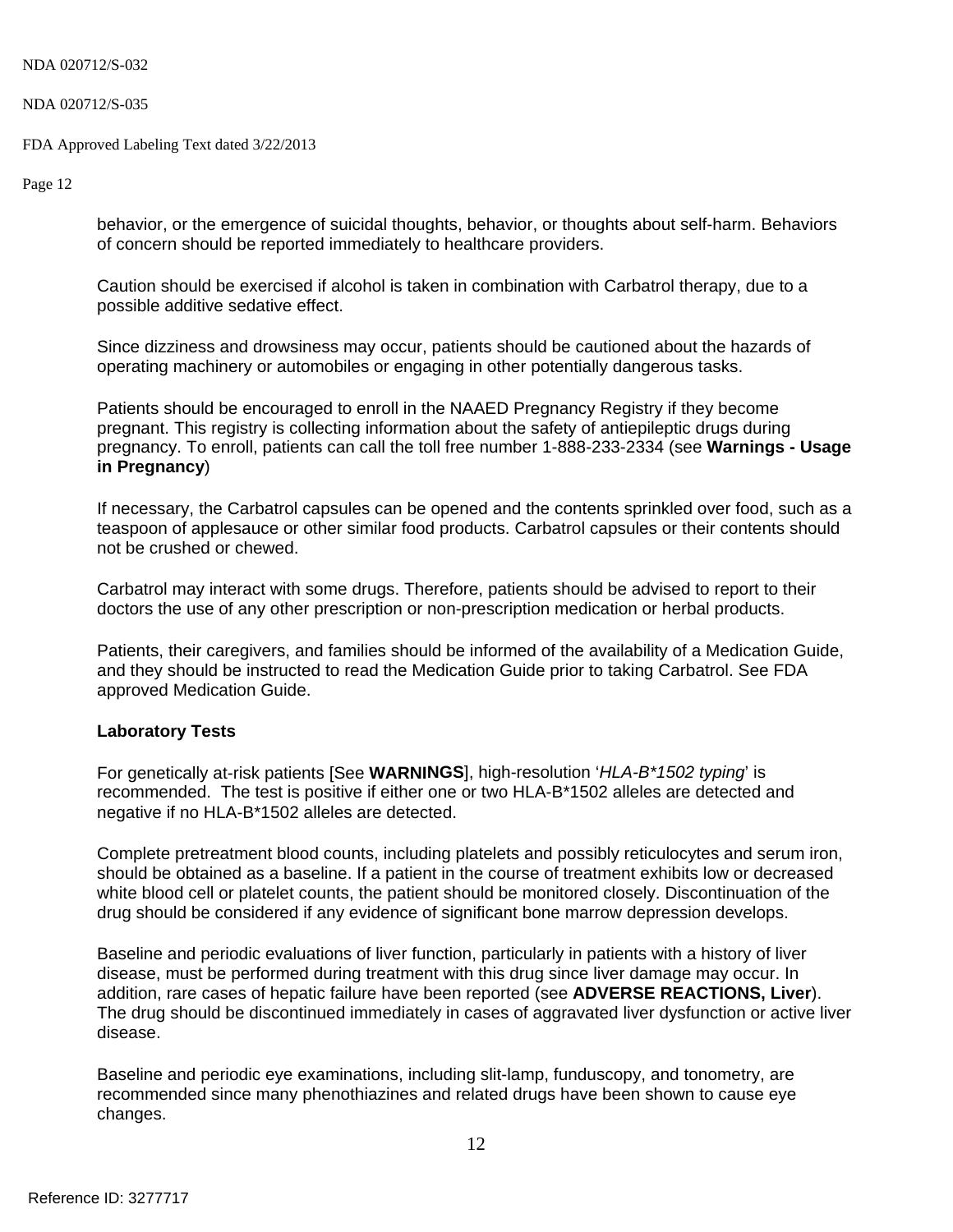#### NDA 020712/S-035

FDA Approved Labeling Text dated 3/22/2013

Page 13

Baseline and periodic complete urinalysis and BUN determinations are recommended for patients treated with this agent because of observed renal dysfunction.

Increases in total cholesterol, LDL and HDL have been observed in some patients taking anticonvulsants. Therefore, periodic evaluation of these parameters is also recommended.

Monitoring of blood levels (see **[CLINICAL PHARMACOLOGY](#page-1-0)**) has increased the efficacy and safety of anticonvulsants. This monitoring may be particularly useful in cases of dramatic increase in seizure frequency and for verification of compliance. In addition, measurement of drug serum levels may aid in determining the cause of toxicity when more than one medication is being used.

Thyroid function tests have been reported to show decreased values with carbamazepine administered alone.

Interference with some pregnancy tests has been reported.

## <span id="page-12-0"></span>**Drug Interactions**

Clinically meaningful drug interactions have occurred with concomitant medications and include, but are not limited to the following:

## **Agents Highly Bound to Plasma Protein:**

Carbamazepine is not highly bound to plasma proteins; therefore, administration of Carbatrol® to a patient taking another drug that is highly protein bound should not cause increased free concentrations of the other drug.

## **Agents that Inhibits Cytochrome P450 Isoenzymes and/or Epoxide Hydrolase:**

Carbamazepine is metabolized mainly by cytochrome P450 (CYP) 3A4 to the active carbamazepine 10,11-epoxide, which is further metabolized to the trans-diol by epoxide hydrolase. Therefore, the potential exists for interaction between carbamazepine and any agent that inhibits CYP3A4 and/or epoxide hydrolase. Agents that are CYP3A4 inhibitors that have been found, or are expected, to increase plasma levels of Carbatrol® are the following:

*Acetazolamide, azole antifungals, cimetidine, clarithromycin(1), dalfopristin, danazol, delavirdine, diltiazem, erythromycin(1), fluoxetine, fluvoxamine, grapefruit juice, isoniazid, itraconazole, ketoconazole, loratadine, nefazodone, niacinamide, nicotinamide, protease inhibitors, propoxyphene, quinine, quinupristin, troleandomycin, valproate(1), verapamil, zileuton.*

 $<sup>(1)</sup>$ also inhibits epoxide hydrolase resulting in increased levels of the active metabolite</sup> carbamazepine 10, 11- epoxide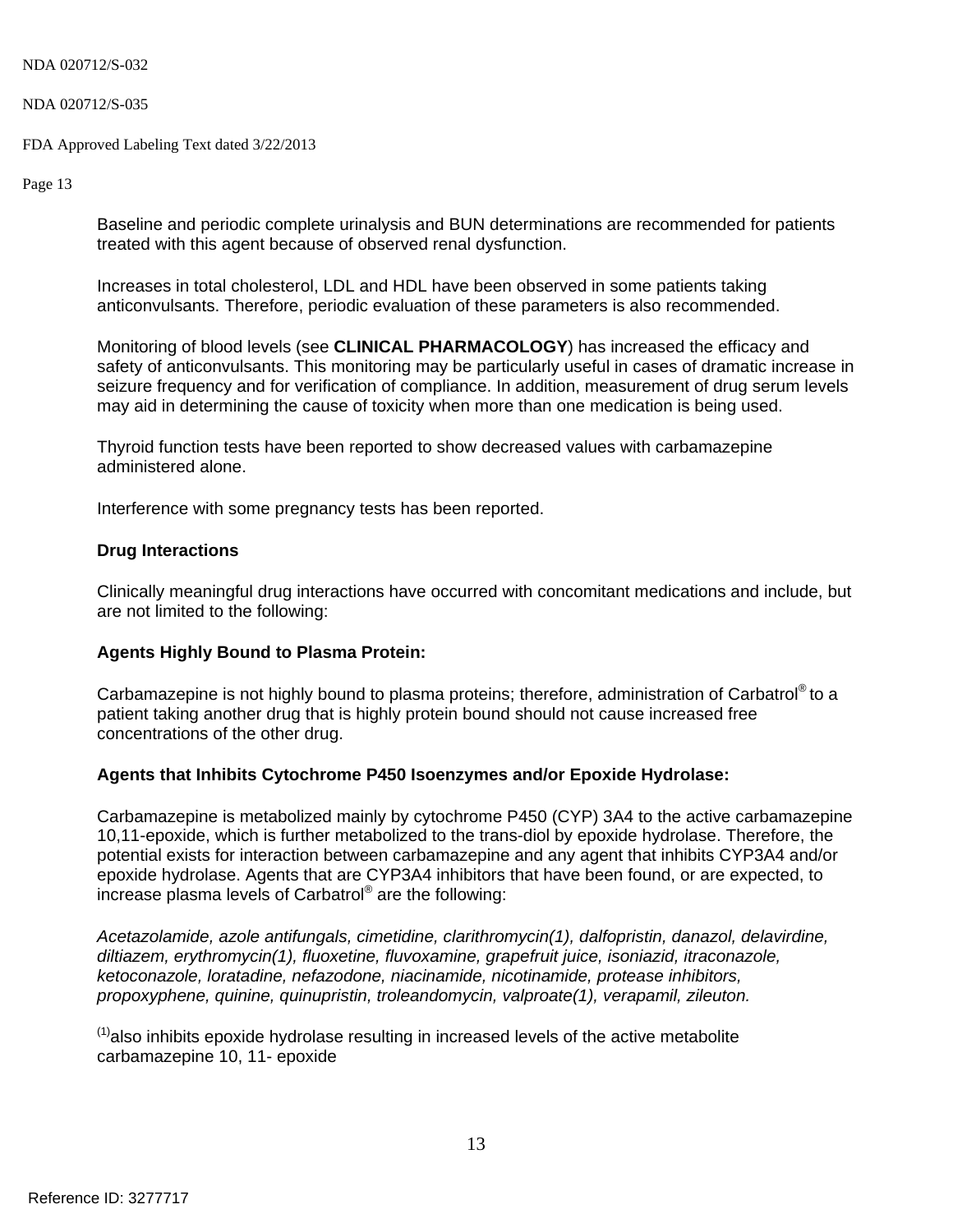#### NDA 020712/S-035

FDA Approved Labeling Text dated 3/22/2013

Page 14

Thus, if a patient has been titrated to a stable dosage of Carbatrol<sup>®</sup>, and then begins a course of treatment with one of these CYP3A4 or epoxide hydrolase inhibitors, it is reasonable to expect that a dose reduction for Carbatrol® may be necessary.

## **Agents that Induce Cytochrome P450 Isoenzymes:**

Carbamazepine is metabolized by CYP3A4. Therefore, the potential exists for interaction between carbamazepine and any agent that induces CYP3A4. Agents that are CYP inducers that have been found, or are expected, to decrease plasma levels of Carbatrol® are the following:

*Cisplatin, doxorubicin HCL, felbamate, rifampin, phenobarbital, phenytoin(2), primidone, methsuximide, and theophylline*

<sup>(2)</sup>Phenvtoin plasma levels have also been reported to increase and decrease in the presence of carbamazepine, see below.

Thus, if a patient has been titrated to a stable dosage on Carbatrol®, and then begins a course of treatment with one of these CYP3A4 inducers, it is reasonable to expect that a dose increase for Carbatrol® may be necessary.

## **Agents with Decreased Levels in the Presence of Carbamazepine due to Induction of Cytochrome P450 Enzymes:**

Carbamazepine is known to induce CYP1A2 and CYP3A4. Therefore, the potential exists for interaction between carbamazepine and any agent metabolized by one (or more) of these enzymes. Agents that have been found, or are expected to have decreased plasma levels in the presence of Carbatrol® due to induction of CYP enzymes are the following:

*Acetaminophen, alprazolam, amitriptyline, bupropion, buspirone, citalopram, clobazam, clonazepam, clozapine, cyclosporin, delavirdine, desipramine, diazepam, dicumarol, doxycycline, ethosuximide, felbamate, felodipine, glucocorticoids, haloperidol, itraconazole, lamotrigine, levothyroxine, lorazepam, methadone, midazolam, mirtazapine, nefazodone(7), nortriptyline, olanzapine, oral and other hormonal contraceptives(3), oxcarbazepine, phenytoin(4), praziquantel, protease inhibitors, quetiapine, risperidone, theophylline, topiramate, tiagabine, tramadol, triazolam, trazodone(5), valproate, warfarin(6), ziprasidone, and zonisamide.* 

 $^{(3)}$ Concomitant use of Carbatrol with hormonal contraceptive products (e.g., oral and levonorgestrel subdermal implant contraceptives) may render the contraceptives less effective because the plasma concentrations of the hormones may be decreased. Breakthrough bleeding and unintended pregnancies have been reported with carbamazepine. Alternative or back-up methods of contraception should be considered.

 $<sup>(4)</sup>$ Phenytoin has also been reported to increase in the presence of carbamazepine. Careful</sup> monitoring of phenytoin plasma levels following co-medication with carbamazepine is advised.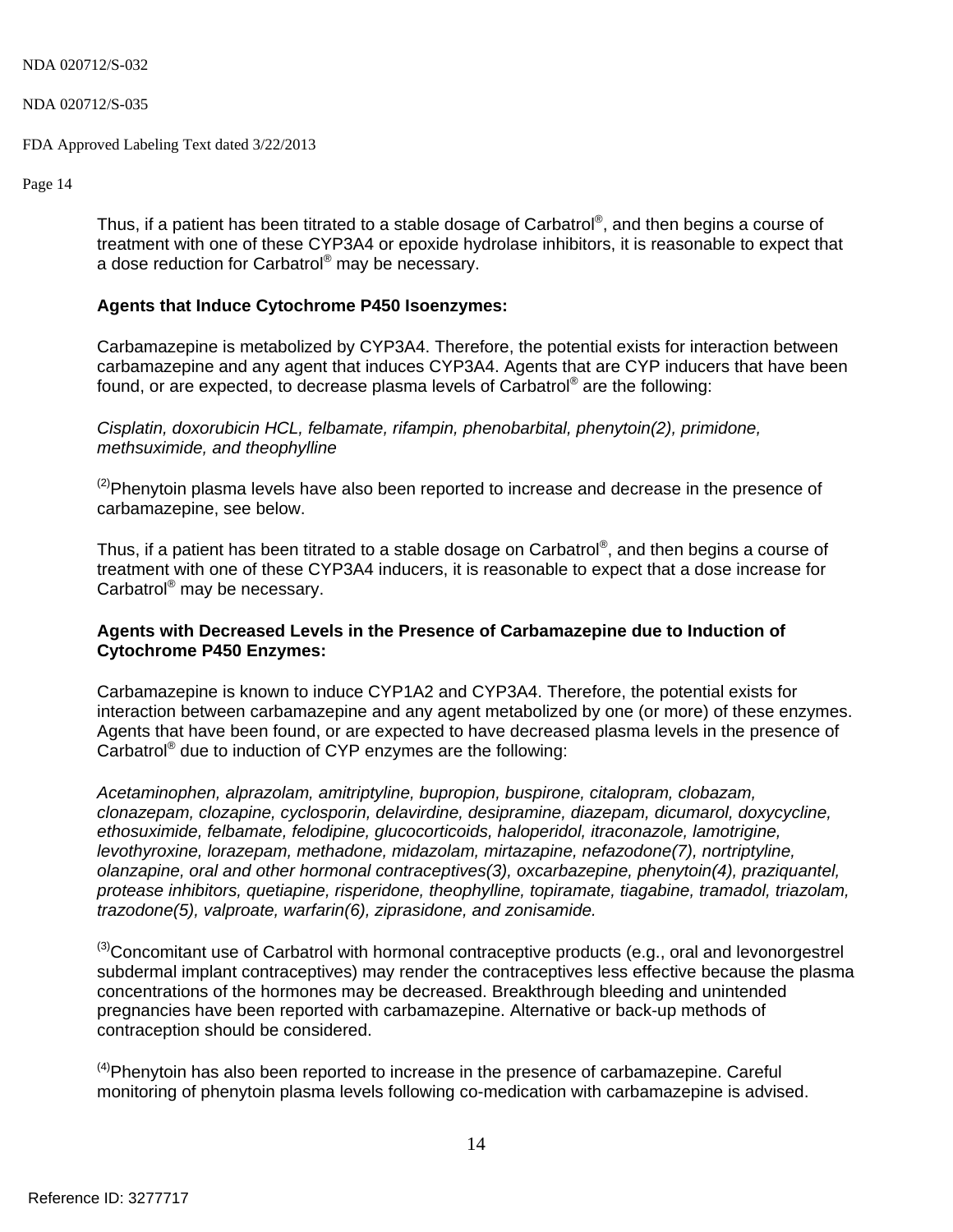#### NDA 020712/S-035

FDA Approved Labeling Text dated 3/22/2013

Page 15

 $<sup>(5)</sup>$ Following co-administration of carbamazepine 400mg/day with trazodone 100mg to 300mg daily,</sup> carbamazepine reduced trough plasma concentrations of trazodone (as well as metachlorophenylpiperazine [mCPP]) by 76 and 60% respectively, compared to precarbamazepine values.

 $^{(6)}$ Warfarin's anticoagulant effect can be reduced in the presence of carbamazepine.

 $<sup>(7)</sup>$  Coadministration of carbamazepine and nefazodone may result in insufficient plasma</sup> concentrations of nefazodone and its active metabolite to achieve a therapeutic effect. Coadministration of carbamazepine with nefazodone is contraindicated (see **CONTRAINDICATIONS**).

Thus, if a patient has been titrated to a stable dosage on one of the agents in this category, and then begins a course of treatment with Carbatrol®, it is reasonable to expect that a dose increase for the concomitant agent may be necessary.

# **Agents with Increased Levels in the Presence of Carbamazepine:**

Carbatrol® increases the plasma levels of the following agents:

# *Clomipramine HCl, phenytoin(8), and primidone*

 $<sup>(8)</sup>$ Phenytoin has also been reported to decrease in the presence of carbamazepine. Careful</sup> monitoring of phenytoin plasma levels following co-medication with carbamazepine is advised.

Thus, if a patient has been titrated to a stable dosage on one of the agents in this category, and then begins a course of the treatment with Carbatrol®, it is reasonable to expect that a dose decrease for the concomitant agent may be necessary.

## **Pharmacological/Pharmacodynamic Interactions with Carbamazepine:**

Coadministration of Carbatrol with delavirdine may lead to loss of virologic response and possible resistance to delavirdine or to the class of non-nucleoside reverse transcriptase inhibitors (see **CONTRAINDICATIONS**).

Concomitant administration of carbamazepine and lithium may increase the risk of neurotoxic side effects.

Given the anticonvulsant properties of carbamazepine, Carbatrol® may reduce the thyroid function as has been reported with other anticonvulsants. Additionally, anti-malarial drugs, such as chloroquine and mefloquine, may antagonize the activity of carbamazepine.

Thus if a patient has been titrated to a stable dosage on one of the agents in this category, and then begins a course of treatment with Carbatrol<sup>®</sup>, it is reasonable to expect that a dose adjustment may be necessary.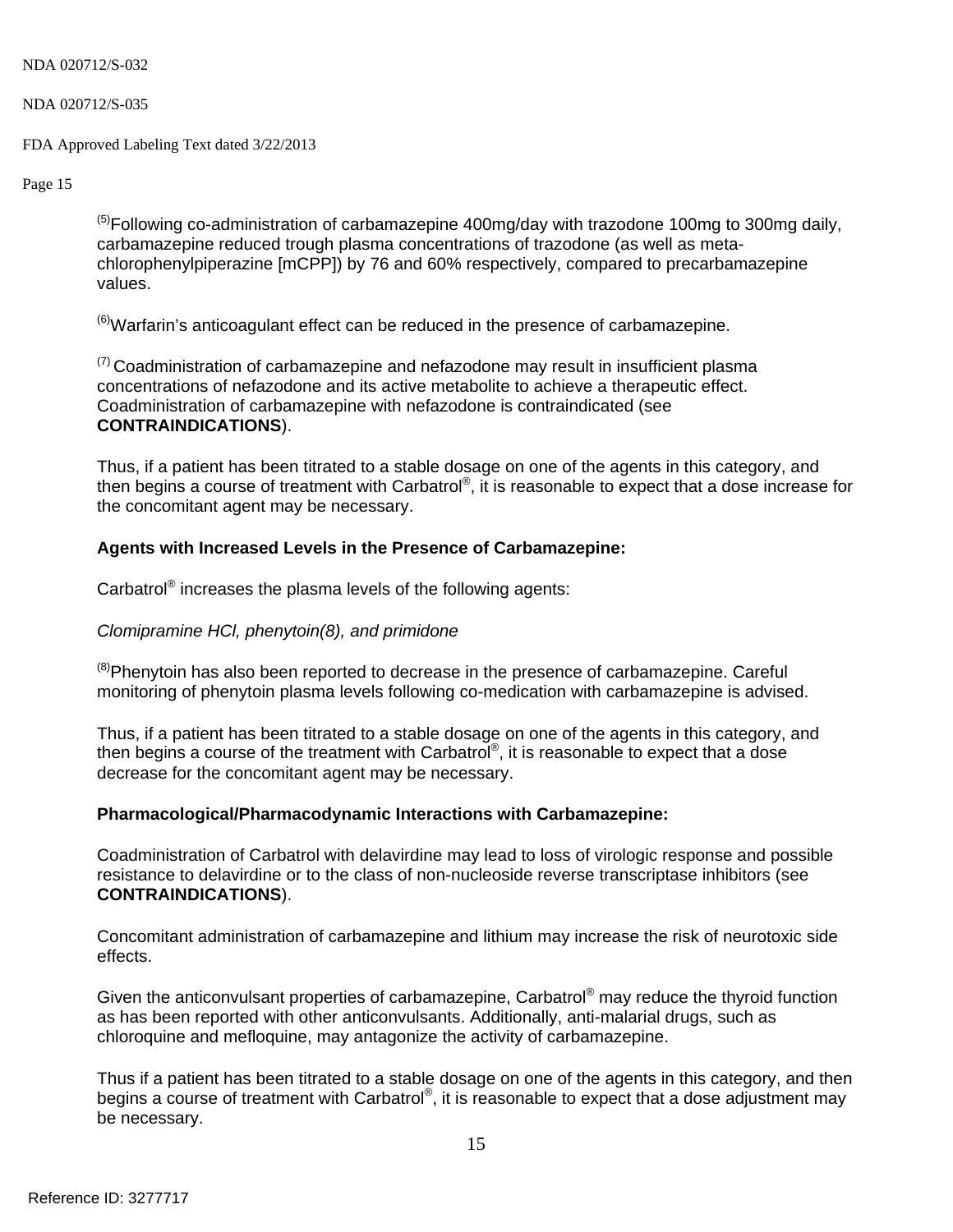#### NDA 020712/S-035

FDA Approved Labeling Text dated 3/22/2013

Page 16

Because of its primary CNS effect, caution should be used when Carbatrol® is taken with other centrally acting drugs and alcohol.

## **Carcinogenesis, Mutagenesis, Impairment of Fertility:**

Administration of carbamazepine to Sprague-Dawley rats for two years in the diet at doses of 25, 75, and 250 mg/kg/day (low dose approximately 0.2 times the maximum human daily dose of 1200 mg on a mg/m<sup>2</sup> basis), resulted in a dose-related increase in the incidence of hepatocellular tumors in females and of benign interstitial cell adenomas in the testes of males.

Carbamazepine must, therefore, be considered to be carcinogenic in Sprague-Dawley rats. Bacterial and mammalian mutagenicity studies using carbamazepine produced negative results. The significance of these findings relative to the use of carbamazepine in humans is, at present, unknown.

### <span id="page-15-0"></span>**Usage in Pregnancy**

Pregnancy Category D (See **[WARNINGS](#page-4-0)**)

## **Labor and Delivery**

The effect of carbamazepine on human labor and delivery is unknown.

## **Nursing Mothers**

Carbamazepine and its epoxide metabolite are transferred to breast milk and during lactation. The concentrations of carbamazepine and its epoxide metabolite are approximately 50% of the maternal plasma concentration. Because of the potential for serious adverse reactions in nursing infants from carbamazepine, a decision should be made whether to discontinue nursing or to discontinue the drug, taking into account the importance of the drug to the mother.

## **Pediatric Use**

Substantial evidence of carbamazepine effectiveness for use in the management of children with epilepsy (see **[INDICATIONS](#page-3-0)** for specific seizure types) is derived from clinical investigations performed in adults and from studies in several *in vitro* systems which support the conclusion that (1) the pathogenic mechanisms underlying seizure propagation are essentially identical in adults and children, and (2) the mechanism of action of carbamazepine in treating seizures is essentially identical in adults and children.

Taken as a whole, this information supports a conclusion that the generally acceptable therapeutic range of total carbamazepine in plasma (i.e.,  $4-12 \mu q/mL$ ) is the same in children and adults.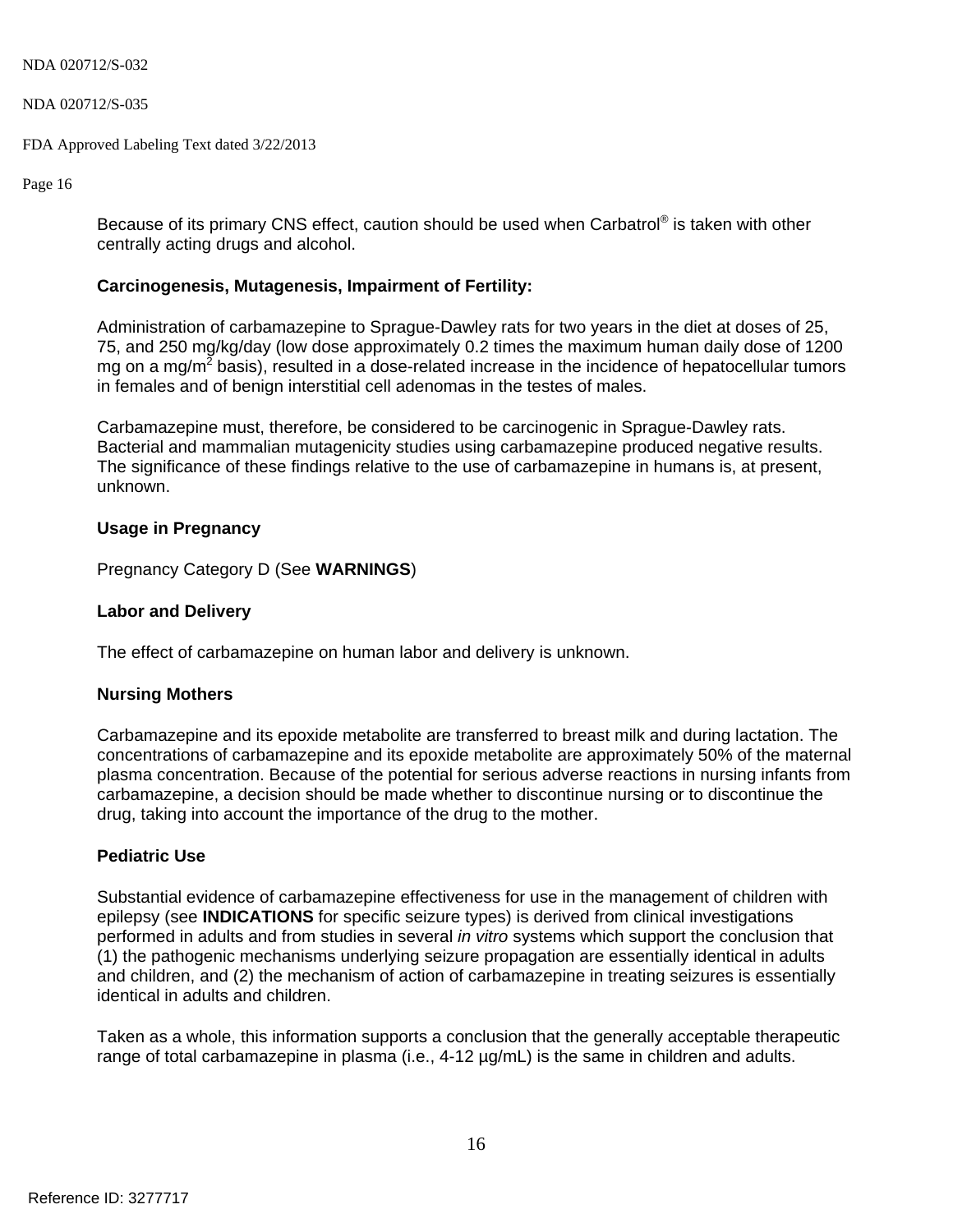NDA 020712/S-035

FDA Approved Labeling Text dated 3/22/2013

Page 17

The evidence assembled was primarily obtained from short-term use of carbamazepine. The safety of carbamazepine in children has been systematically studied up to 6 months. No longer term data from clinical trials is available.

## **Geriatric Use**

No systematic studies in geriatric patients have been conducted.

# **ADVERSE REACTIONS**

**General:** If adverse reactions are of such severity that the drug must be discontinued, the physician must be aware that abrupt discontinuation of any anticonvulsant drug in a responsive patient with epilepsy may lead to seizures or even status epilepticus with its life-threatening hazards.

The most severe adverse reactions previously observed with carbamazepine were reported in the hemopoietic system and skin (see **[BOXED WARNING](#page-0-0)**), and the cardiovascular system.

The most frequently observed adverse reactions, particularly during the initial phases of therapy, are dizziness, drowsiness, unsteadiness, nausea, and vomiting. To minimize the possibility of such reactions, therapy should be initiated at the lowest dosage recommended.

The following additional adverse reactions were previously reported with carbamazepine:

**Hemopoietic System:** Aplastic anemia, agranulocytosis, pancytopenia, bone marrow depression, thrombocytopenia, leukopenia, leukocytosis, eosinophilia, acute intermittent porphyria.

**Skin:** Toxic epidermal necrolysis (TEN) and Stevens-Johnson syndrome (SJS) (see **BOXED WARNING**), pruritic and erythematous rashes, urticaria, photosensitivity reactions, alterations in skin pigmentation, exfoliative dermatitis, erythema multiforme and nodosum, purpura, aggravation of disseminated lupus erythematosus, alopecia, and diaphoresis. In certain cases, discontinuation of therapy may be necessary. Isolated cases of hirsutism have been reported, but a causal relationship is not clear.

**Cardiovascular System:** Congestive heart failure, edema, aggravation of hypertension, hypotension, syncope and collapse, aggravation of coronary artery disease, arrhythmias and AV block, thrombophlebitis, thromboembolism, and adenopathy or lymphadenopathy. Some of these cardiovascular complications have resulted in fatalities. Myocardial infarction has been associated with other tricyclic compounds.

**Liver:** Abnormalities in liver function tests, cholestatic and hepatocellular jaundice, hepatitis, and hepatic failure.

**Pancreatic:** Pancreatitis.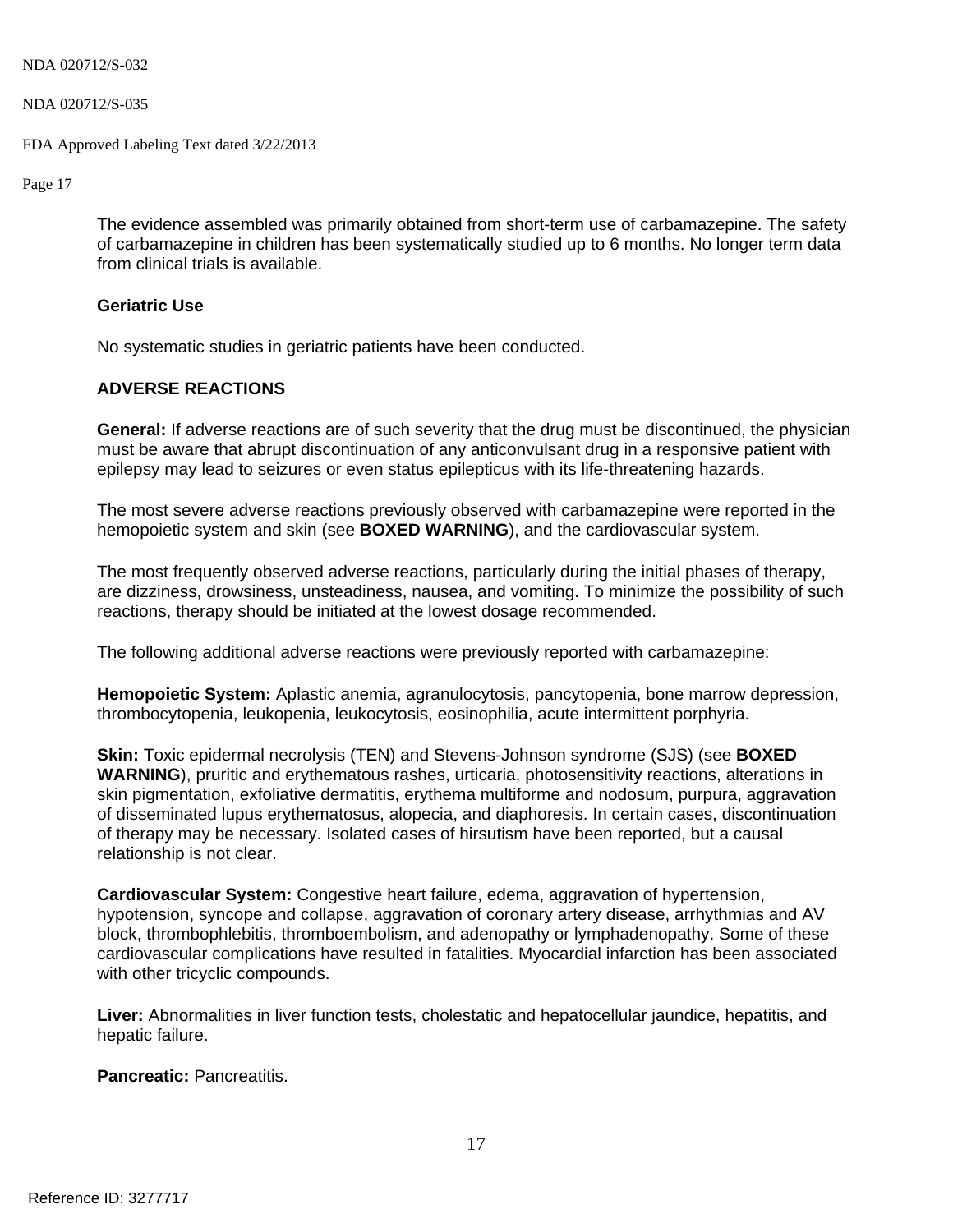NDA 020712/S-035

FDA Approved Labeling Text dated 3/22/2013

Page 18

**Respiratory System:** Pulmonary hypersensitivity characterized by fever, dyspnea, pneumonitis, or pneumonia.

**Genitourinary System:** Urinary frequency, acute urinary retention, oliguria with elevated blood pressure, azotemia, renal failure, and impotence. Albuminuria, glycosuria, elevated BUN, and microscopic deposits in the urine have also been reported.

Testicular atrophy occurred in rats receiving carbamazepine orally from 4-52 weeks at dosage levels of 50-400 mg/kg/day. Additionally, rats receiving carbamazepine in the diet for 2 years at dosage levels of 25, 75, and 250 mg/kg/day had a dose-related incidence of testicular atrophy and aspermatogenesis. In dogs, it produced a brownish discoloration, presumably a metabolite, in the urinary bladder at dosage levels of 50 mg/kg/day and higher. Relevance of these findings to humans is unknown.

**Nervous System:** Dizziness, drowsiness, disturbances of coordination, confusion, headache, fatigue, blurred vision, visual hallucinations, transient diplopia, oculomotor disturbances, nystagmus, speech disturbances, abnormal involuntary movements, peripheral neuritis and paresthesias, depression with agitation, talkativeness, tinnitus, and hyperacusis.

There have been reports of associated paralysis and other symptoms of cerebral arterial insufficiency, but the exact relationship of these reactions to the drug has not been established.

Isolated cases of neuroleptic malignant syndrome have been reported with concomitant use of psychotropic drugs.

**Digestive System:** Nausea, vomiting, gastric distress and abdominal pain, diarrhea, constipation, anorexia, and dryness of the mouth and pharynx, including glossitis and stomatitis.

**Eyes:** Scattered punctate cortical lens opacities, as well as conjunctivitis, have been reported. Although a direct causal relationship has not been established, many phenothiazines and related drugs have been shown to cause eye changes.

**Musculoskeletal System:** Bone loss, aching joints and muscles, and leg cramps.

**Metabolism:** Fever and chills. Decreased levels of plasma calcium leading to osteoporosis have been reported.

**Other:** Isolated cases of a lupus erythematosus-like syndrome have been reported. There have been occasional reports of elevated levels of cholesterol, HDL cholesterol, and triglycerides in patients taking anticonvulsants.

A case of aseptic meningitis, accompanied by myoclonus and peripheral eosinophilia, has been reported in a patient taking carbamazepine in combination with other medications. The patient was successfully dechallenged, and the meningitis reappeared upon rechallenge with carbamazepine.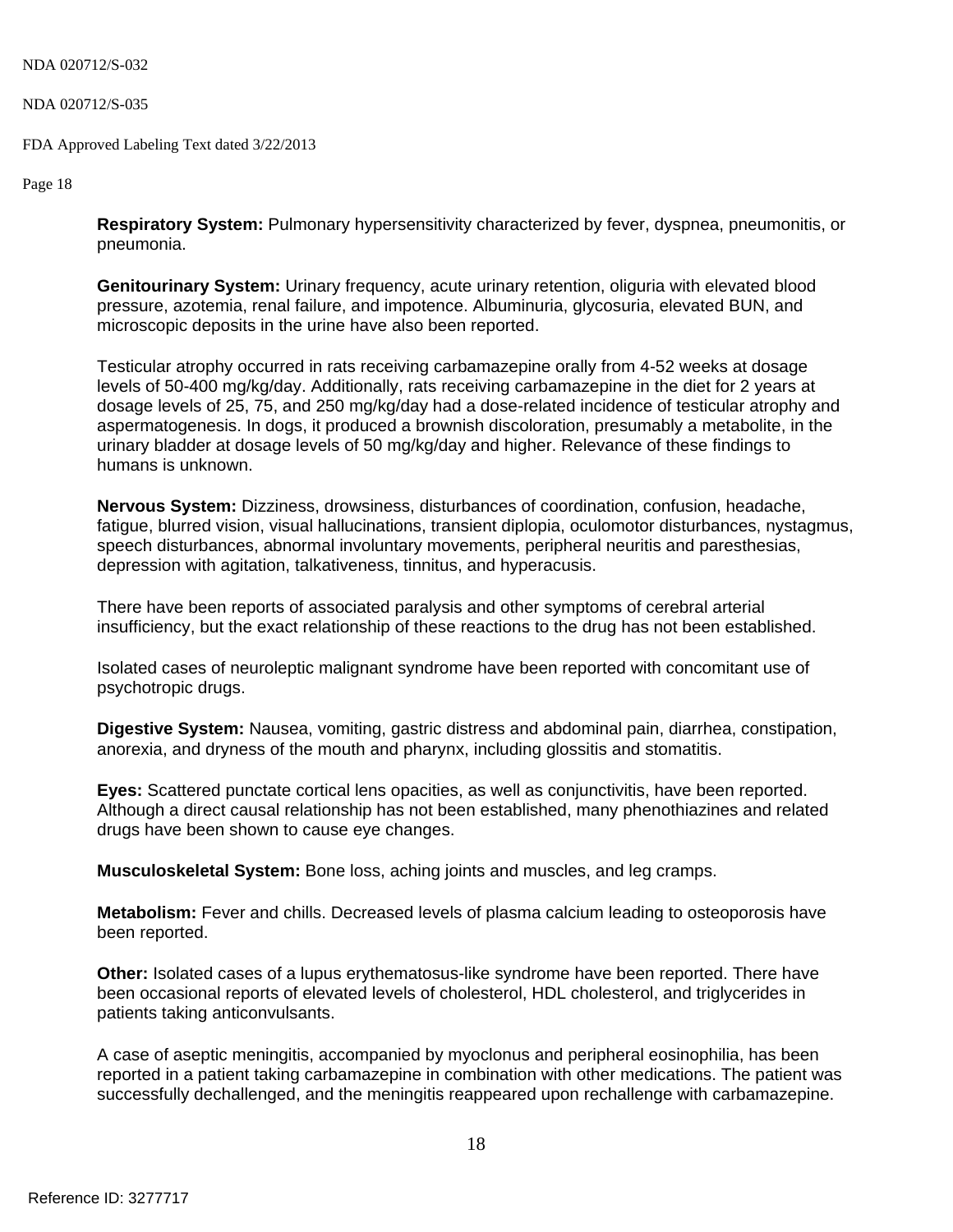NDA 020712/S-035

FDA Approved Labeling Text dated 3/22/2013

Page 19

## **DRUG ABUSE AND DEPENDENCE**

No evidence of abuse potential has been associated with carbamazepine, nor is there evidence of psychological or physical dependence in humans.

## **OVERDOSAGE**

## **Acute Toxicity**

Lowest known lethal dose: adults, >60 g (39-year-old man). Highest known doses survived: adults, 30 g (31-year-old woman); children, 10 g (6-year-old boy); small children, 5 g (3-year-old girl).

Oral LD50 in animals (mg/kg): mice, 1100-3750; rats, 3850-4025; rabbits, 1500-2680; guinea pigs, 920.

## **Signs and Symptoms**

The first signs and symptoms appear after 1-3 hours. Neuromuscular disturbances are the most prominent. Cardiovascular disorders are generally milder, and severe cardiac complications occur only when very high doses (>60 g) have been ingested.

**Respiration:** Irregular breathing, respiratory depression.

**Cardiovascular System:** Tachycardia, hypotension or hypertension, shock, conduction disorders.

**Nervous System and Muscles:** Impairment of consciousness ranging in severity to deep coma. Convulsions, especially in small children. Motor restlessness, muscular twitching, tremor, athetoid movements, opisthotonos, ataxia, drowsiness, dizziness, mydriasis, nystagmus, adiadochokinesia, ballism, psychomotor disturbances, dysmetria. Initial hyperreflexia, followed by hyporeflexia.

**Gastrointestinal Tract:** Nausea, vomiting.

**Kidneys and Bladder:** Anuria or oliguria, urinary retention.

**Laboratory Findings:** Isolated instances of overdosage have included leukocytosis, reduced leukocyte count, glycosuria, and acetonuria. ECG may show dysrhythmias.

**Combined Poisoning:** When alcohol, tricyclic antidepressants, barbiturates, or hydantoins are taken at the same time, the signs and symptoms of acute poisoning with carbamazepine may be aggravated or modified.

## **Treatment**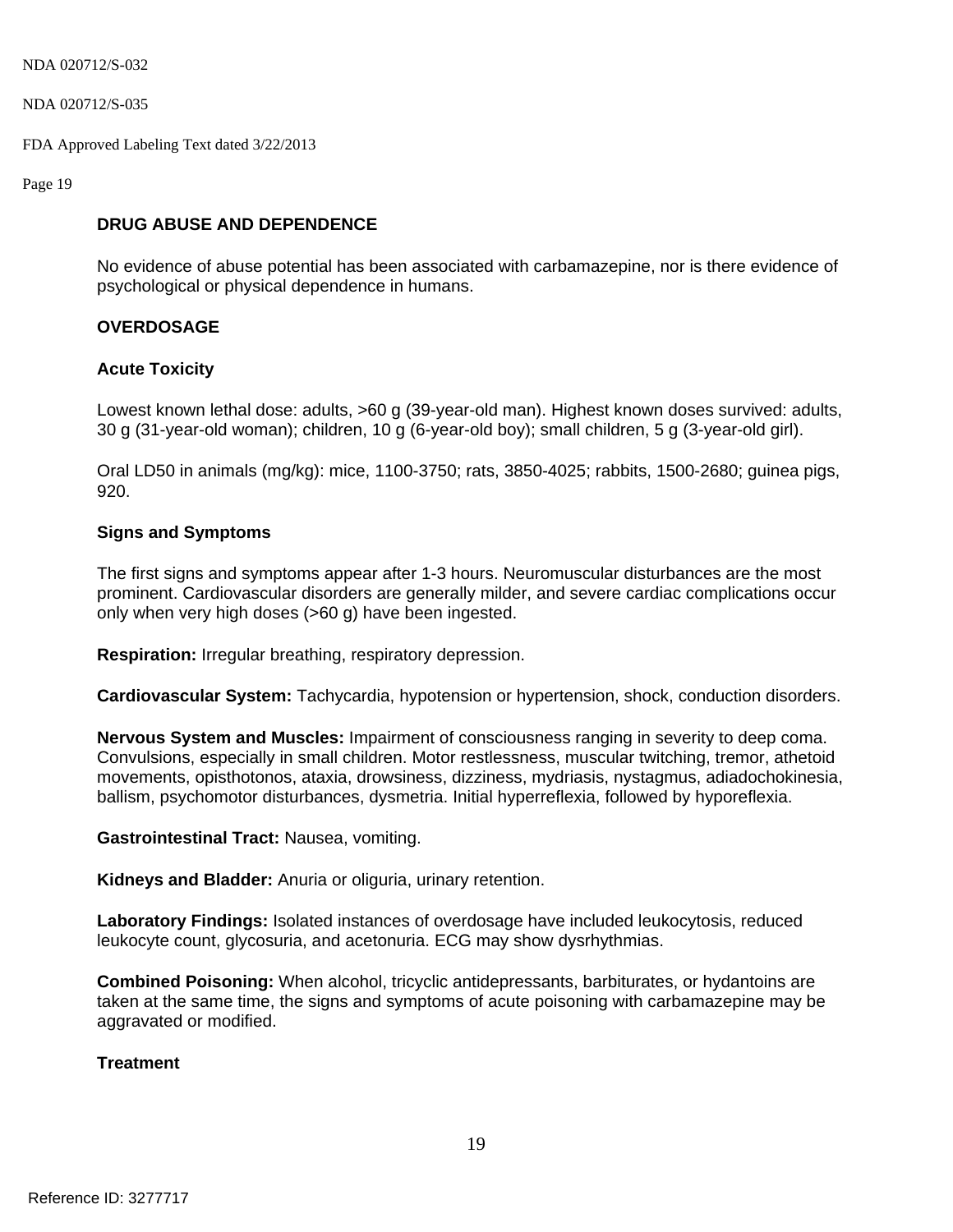#### NDA 020712/S-035

#### FDA Approved Labeling Text dated 3/22/2013

Page 20

For the most up to date information on management of carbamazepine overdose, please contact the poison center for your area by calling 1-800-222-1222. The prognosis in cases of carbamazepine poisoning is generally favorable. Of 5,645 cases of carbamazepine exposures reported to US poison centers in 2002, a total of 8 deaths (0.14% mortality rate) occurred. Over 39% of the cases reported to these poison centers were managed safely at home with conservative care. Successful management of large or intentional carbamazepine exposures requires implementation of supportive care, frequent monitoring of serum drug concentrations, as well as aggressive but appropriate gastric decontamination.

**Elimination of the Drug:** The primary method for gastric decontamination of carbamazepine overdose is use of activated charcoal. For substantial recent ingestions, gastric lavage may also be considered. Administration of activated charcoal prior to hospital assessment has the potential to significantly reduce drug absorption. There is no specific antidote. In overdose, absorption of carbamazepine may be prolonged and delayed. More than one dose of activated charcoal may be beneficial in patients that have evidence of continued absorption (e.g., rising serum carbamazepine levels).

**Measures to Accelerate Elimination:** The data on use of dialysis to enhance elimination in carbamazepine is scarce. Dialysis, particularly high flux or high efficiency hemodialysis, may be considered in patients with severe carbamazepine poisoning associated with renal failure or in cases of status epilepticus, or where there are rising serum drug levels and worsening clinical status despite appropriate supportive care and gastric decontamination. For severe cases of carbamazepine overdose unresponsive to other measures, charcoal hemoperfusion may be used to enhance drug clearance.

**Respiratory Depression:** Keep the airways free; resort, if necessary, to endotracheal intubation, artificial respiration, and administration of oxygen.

**Hypotension, Shock:** Keep the patient's legs raised and administer a plasma expander. If blood pressure fails to rise despite measures taken to increase plasma volume, use of vasoactive substances should be considered.

**Convulsions:** Diazepam or barbiturates.

**Warning:** Diazepam or barbiturates may aggravate respiratory depression (especially in children), hypotension, and coma. However, barbiturates should not be used if drugs that inhibit monoamine oxidase have also been taken by the patient either in overdosage or in recent therapy (within 1 week).

**Surveillance:** Respiration, cardiac function (ECG monitoring), blood pressure, body temperature, pupillary reflexes, and kidney and bladder function should be monitored for several days.

**Treatment of Blood Count Abnormalities:** If evidence of significant bone marrow depression develops, the following recommendations are suggested: (1) stop the drug, (2) perform daily CBC,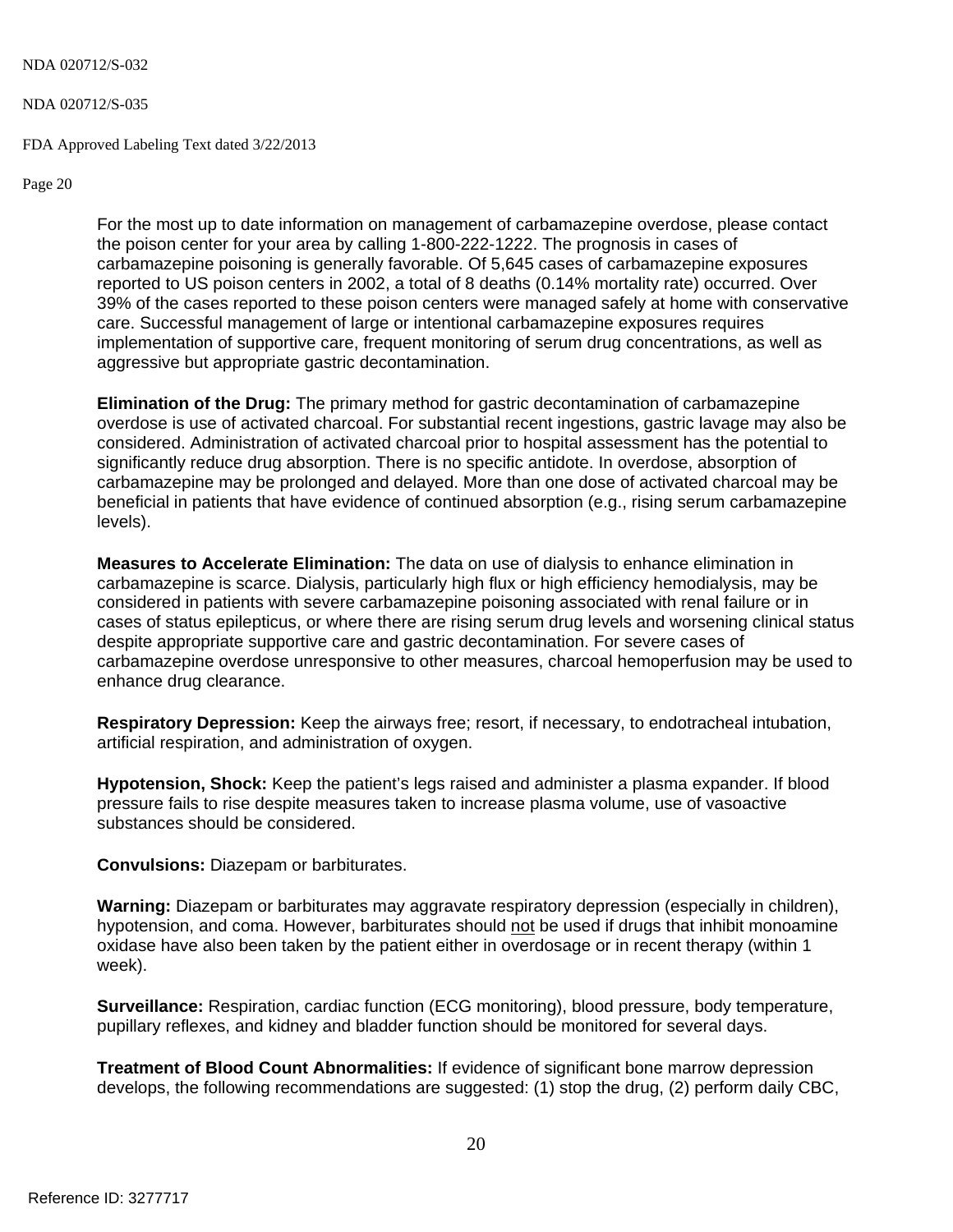#### NDA 020712/S-035

FDA Approved Labeling Text dated 3/22/2013

Page 21

platelet, and reticulocyte counts, (3) do a bone marrow aspiration and trephine biopsy immediately and repeat with sufficient frequency to monitor recovery.

Special periodic studies might be helpful as follows: (1) white cell and platelet antibodies, (2) 59Feferrokinetic studies, (3) peripheral blood cell typing, (4) cytogenetic studies on marrow and peripheral blood, (5) bone marrow culture studies for colony-forming units, (6) hemoglobin electrophoresis for A2 and F hemoglobin, and (7) serum folic acid and B12 levels.

A fully developed aplastic anemia will require appropriate, intensive monitoring and therapy, for which specialized consultation should be sought.

# **DOSAGE AND ADMINISTRATION**

Monitoring of blood levels has increased the efficacy and safety of anticonvulsants (see **[PRECAUTIONS, Laboratory Tests](#page-11-0)**). Dosage should be adjusted to the needs of the individual patients. A low initial daily dosage with gradual increase is advised. As soon as adequate control is achieved, the dosage may be reduced very gradually to the minimum effective level. Carbatrol may be taken with or without food. Carbatrol capsules may be swallowed whole or may be opened and all the beads sprinkled on a teaspoon of soft food such as applesauce. Make sure all of the food and medicine mixture is swallowed. Do not crush or chew Carbatrol capsules or the sprinkled beads.

Carbatrol is an extended-release formulation for twice a day administration. When converting patients from immediate release carbamazepine to Carbatrol extended-release capsules, the same total daily mg dose of carbamazepine should be administered. Following conversion to Carbatrol, patients should be closely monitored for seizure control. Depending on the therapeutic response after conversion, the total daily dose may need to be adjusted within the recommended dosing instructions.

# **Epilepsy (see INDICATIONS AND USAGE)**

**Adults and children over 12 years of age. Initial:** 200 mg twice daily. Increase at weekly intervals by adding up to 200 mg/day until the optimal response is obtained. Dosage generally should not exceed 1000 mg per day in children 12-15 years of age, and 1200 mg daily in patients above 15 years of age. Doses up to 1600 mg daily have been used in adults. **Maintenance:** Adjust dosage to the minimum effective level, usually 800-1200 mg daily.

**Children under 12 years of age:** Children taking total daily dosages of immediate-release carbamazepine of 400 mg or greater may be converted to the same total daily dosage of Carbatrol extended-release capsules, using a twice daily regimen. Ordinarily, optimal clinical response is achieved at daily doses below 35 mg/kg. If satisfactory clinical response has not been achieved, plasma levels should be measured to determine whether or not they are in the therapeutic range. No recommendation regarding the safety of Carbatrol for use at doses above 35 mg/kg/24 hours can be made.